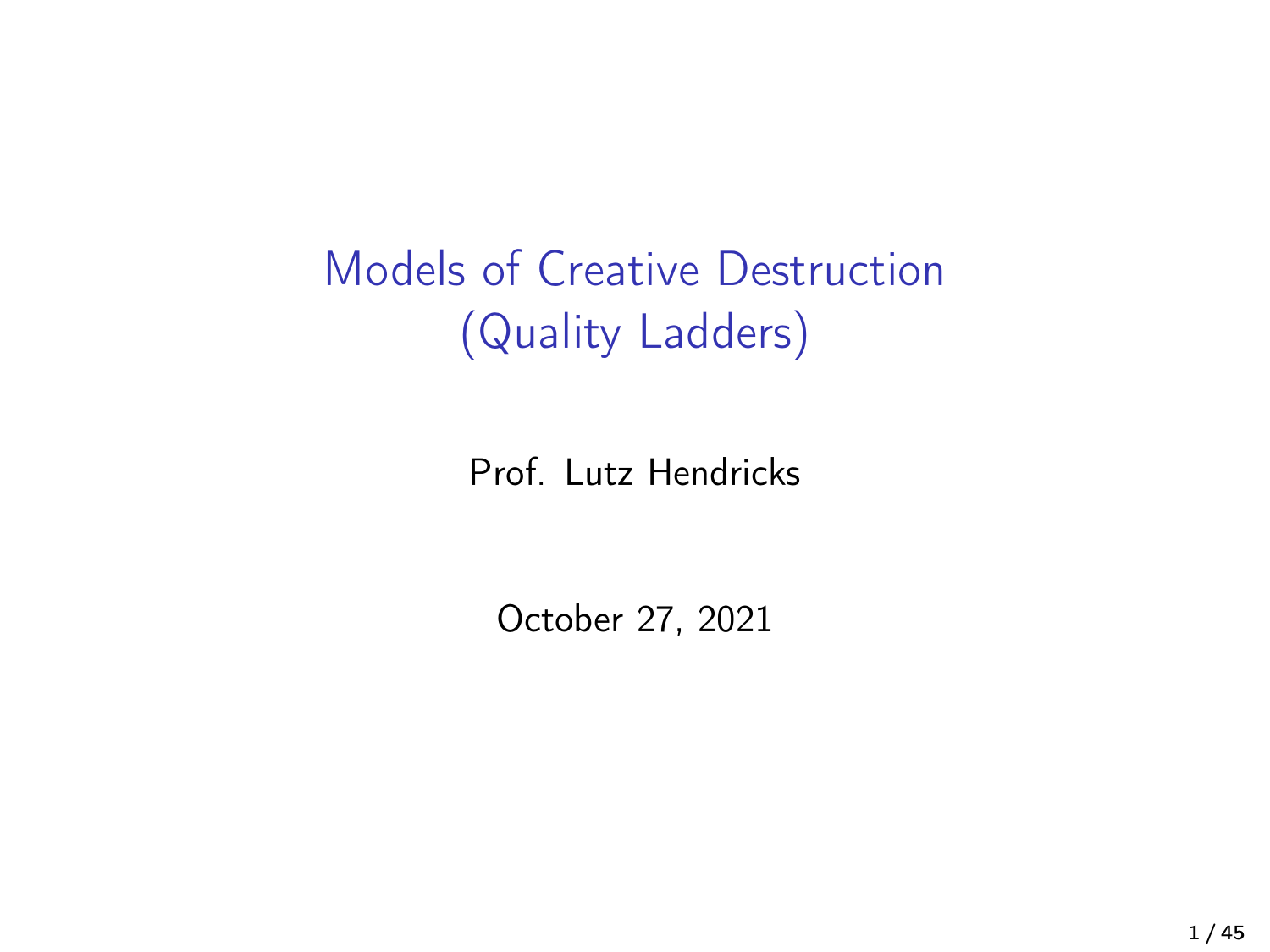We study models of process innovation ("quality ladders"). New issues:

- 1. Innovations replace existing monopolies creative destruction.
- 2. Multiple firms can produce the same good price competition.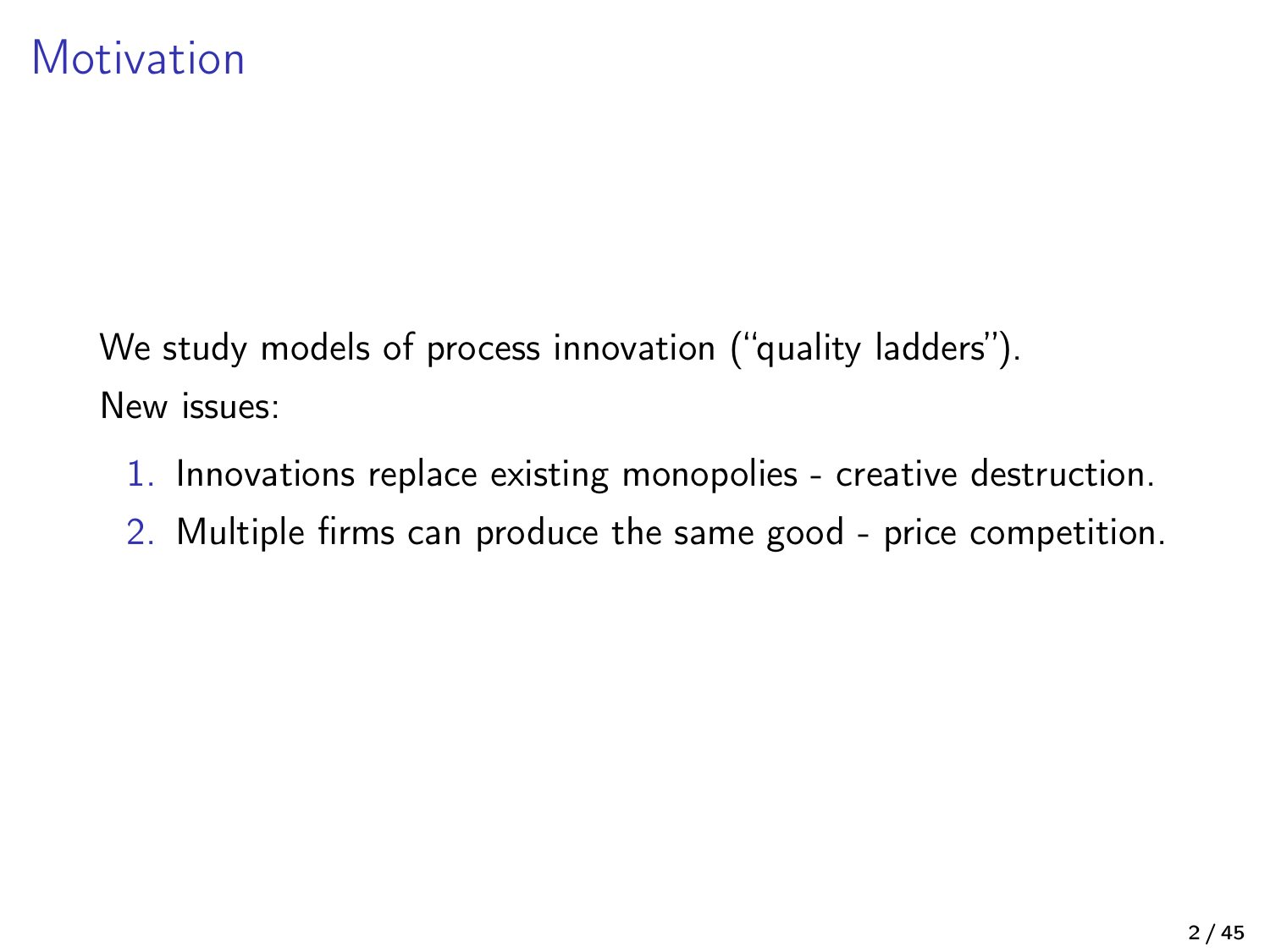# Baseline Model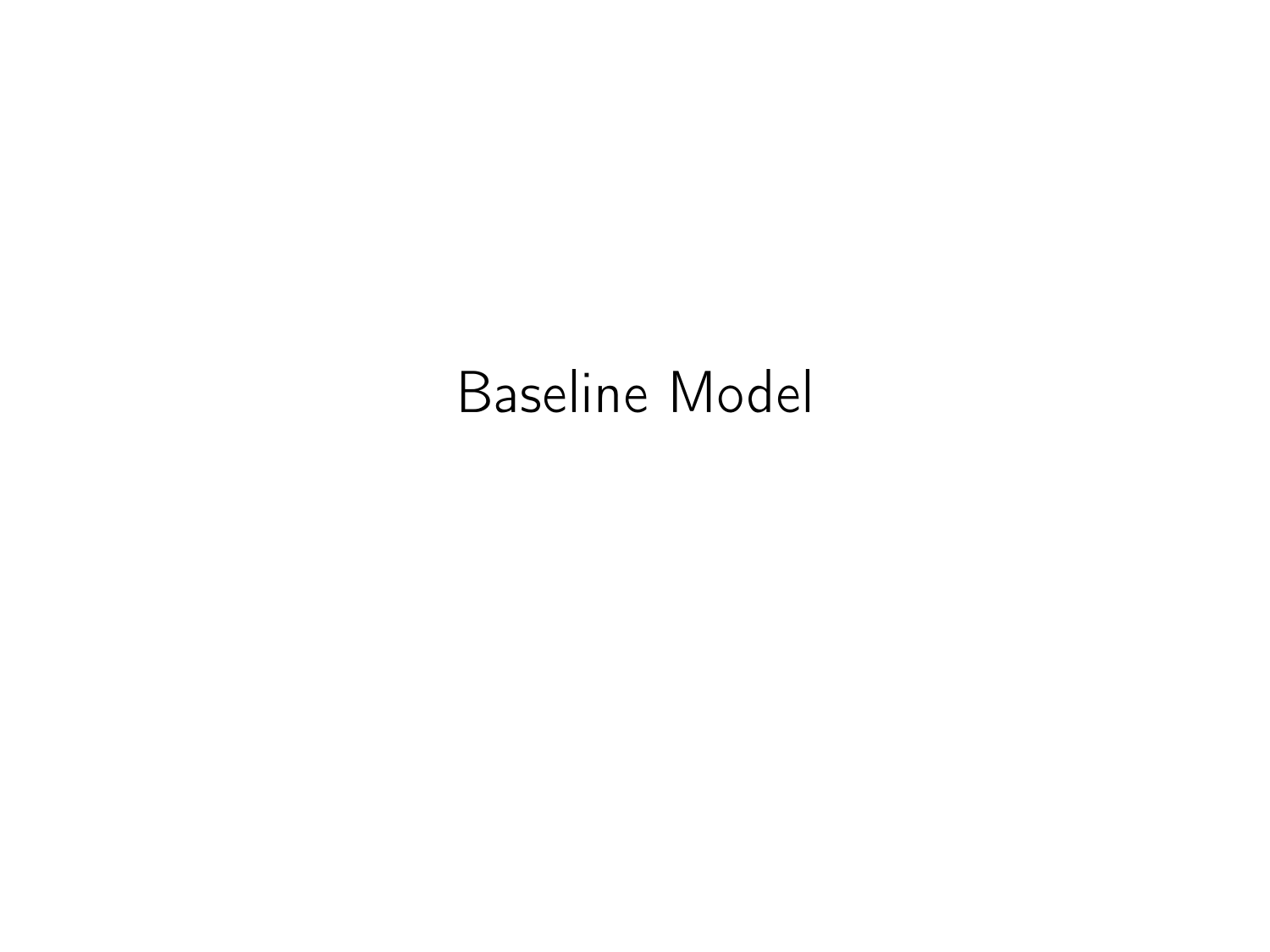### A Baseline Model

- $\triangleright$  Demographics: There is a single, infinitely lived household.
- **Preferences:**

$$
\int_0^\infty e^{-\rho t} u(C_t) dt \tag{1}
$$

- $\blacktriangleright$  Endowments:
	- $\blacktriangleright$  1 unit of work time each instant
	- $\blacktriangleright$  households also own all firms / patents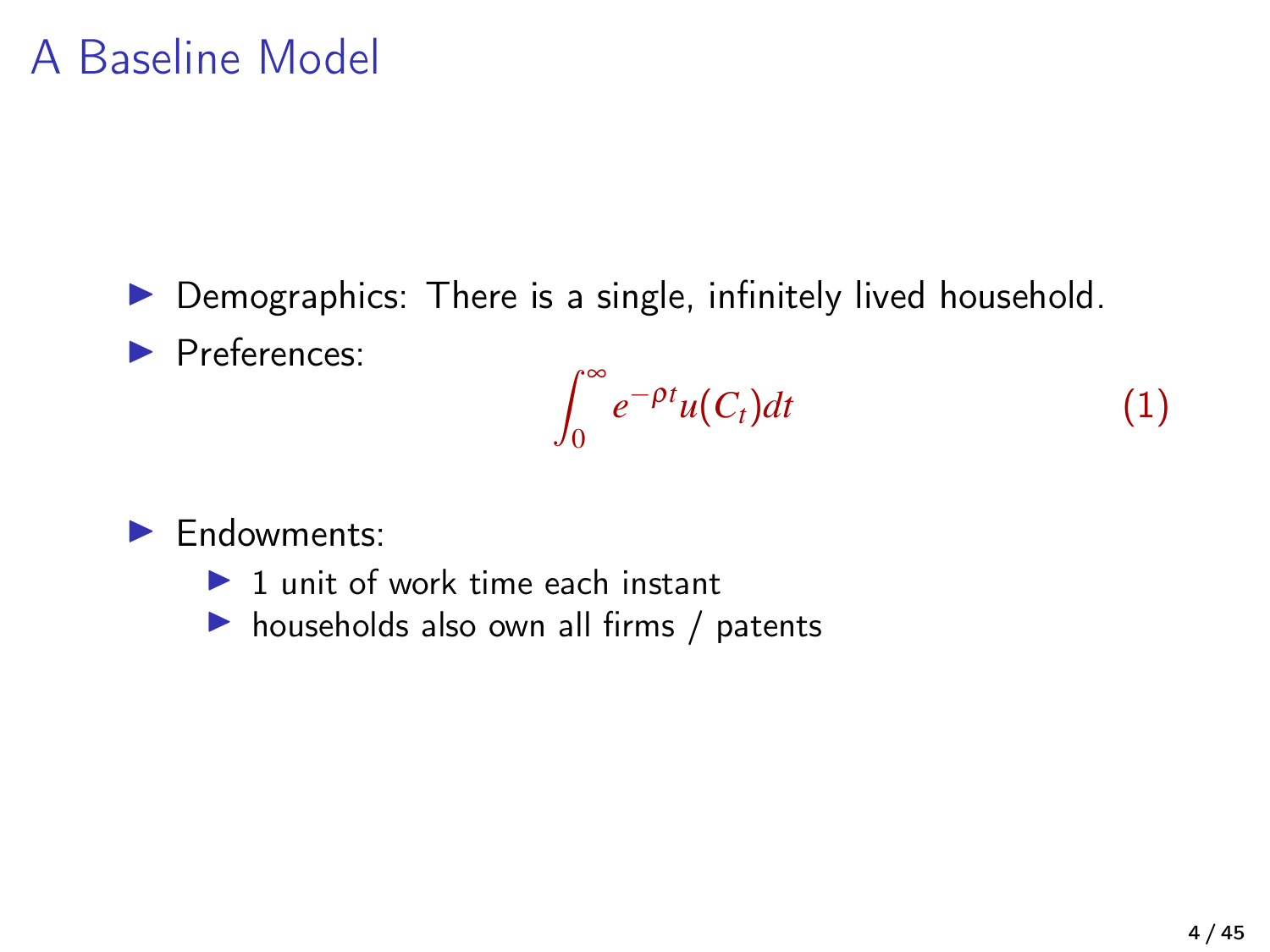### **Commodities**

At date *t* we have:

- ▶ 1 final good *Y*. Used for consumption, R&D, and production of intermediates.
- $\triangleright$  A unit measure of intermediate inputs, indexed by  $v$ .

Each intermediate good can be produced with many different "qualities."

- $\blacktriangleright$   $q(v,t)$  is the best quality available at *t*.
- $\blacktriangleright$  But previously invented qualities are not forgotten.

Innovation takes the form of introducing better qualities.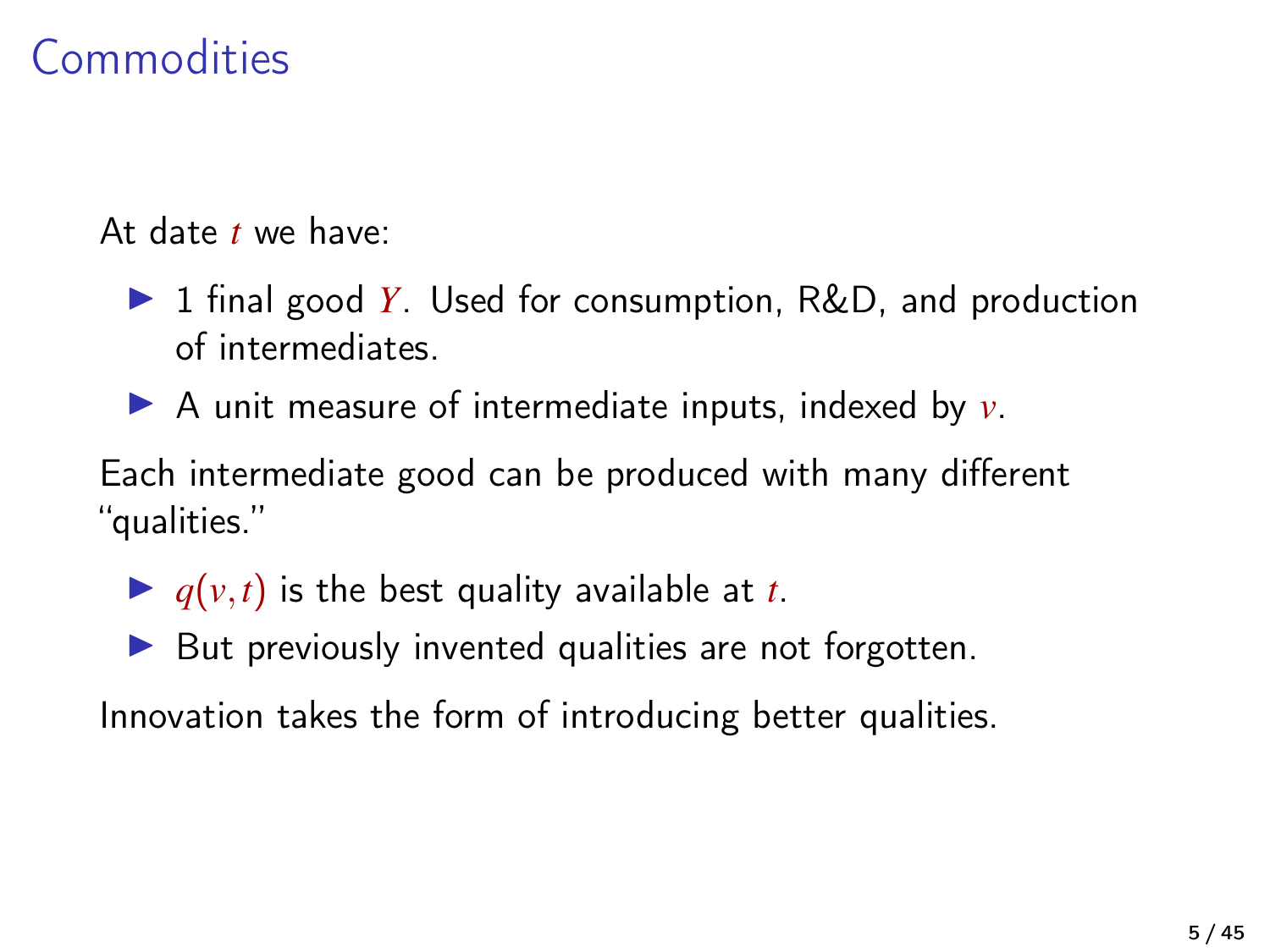### Final Goods Technology

There is one final good that can be used for consumption, investment in R&D, and production of intermediate inputs:

$$
Y_t = C_t + X_t + Z_t \tag{2}
$$

Final goods are produced from labor and intermediates:

$$
Y_t = (1 - \beta)^{-1} L_t^{\beta} \int_0^1 q(v, t) x(v, t)^{1 - \beta} dv \tag{3}
$$

There is a unit measure of intermediates.  $q(v,t)$  is the best available quality of intermediate v at t. Assumption: Only the best quality is used in equilibrium.

▶ [Details](#page-39-0)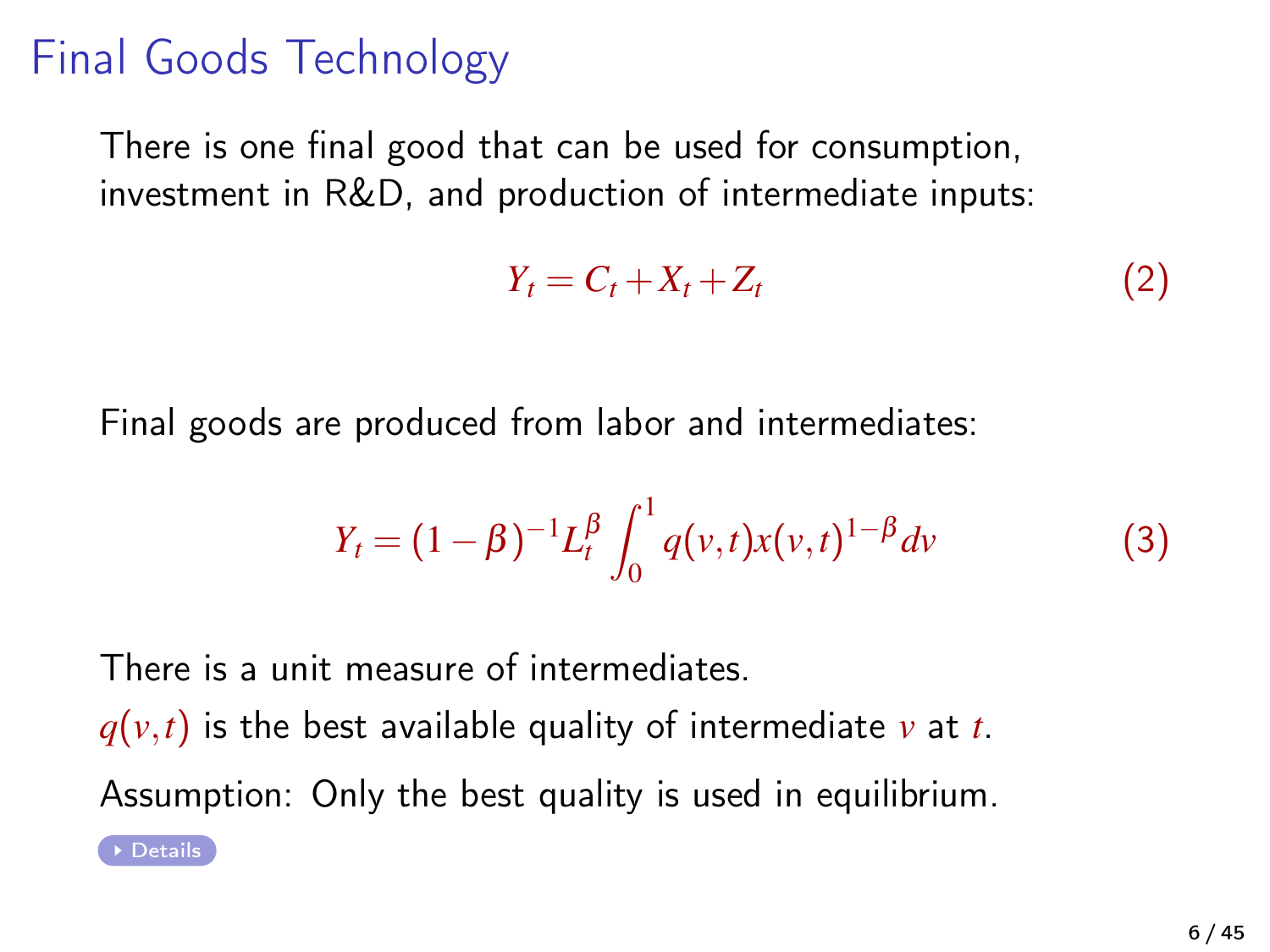### Technology: Innovation

- Each innovation takes the quality from  $q(v,t)$  to  $\lambda q(v,t)$ .
- $\blacktriangleright$  The quality step is  $\lambda > 1$ .
- Innovation takes place separately for each  $v$ .
- $\triangleright$  Investing  $Z(v,t)$  for interval  $\Delta t$  creates 1 quality improvement with probability:

$$
n(v,t)\Delta t = \frac{\eta}{q(v,t)}Z(v,t)\Delta t
$$
 (4)

 $\triangleright$  Over a short interval:

 $q(v,t+\Delta t) = \begin{cases} q(v,t) & \text{with probability } 1-n(v,t)\Delta t \\ 0 & \text{otherwise} \end{cases}$  $\lambda$ *q*(*v*,*t*) with probability *n*(*v*,*t*)∆*t* (5)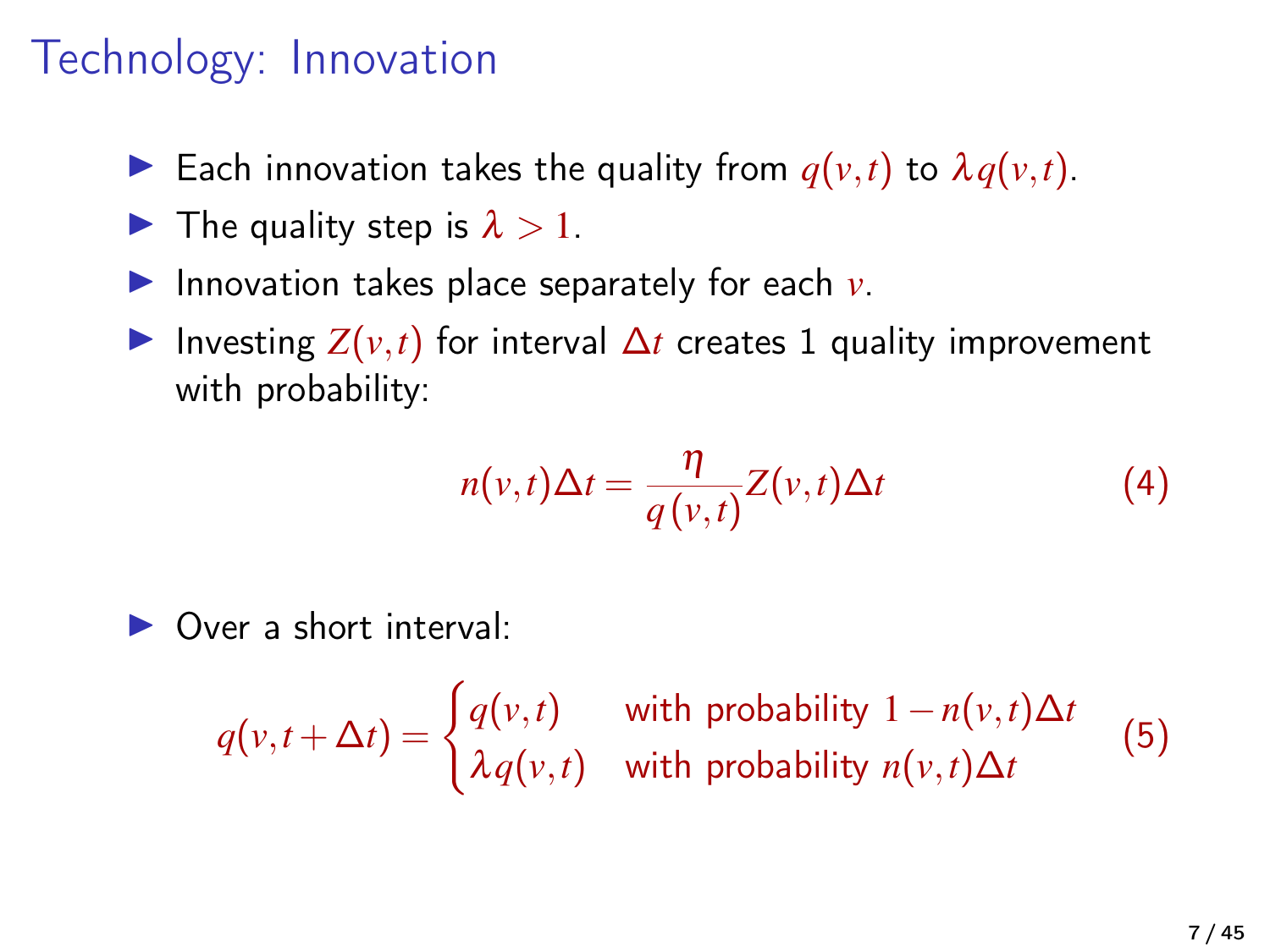### Technology: Intermediate Goods

- $\blacktriangleright$  Intermediates perish in production.
- **I** Their marginal cost is  $\psi q(v,t)$ .

$$
\int_0^1 x(v,t) q(v,t) \psi = X_t \tag{6}
$$

 $\triangleright$  Note:  $q(v,t)$  shows up in various places in such a way to ensure balanced growth.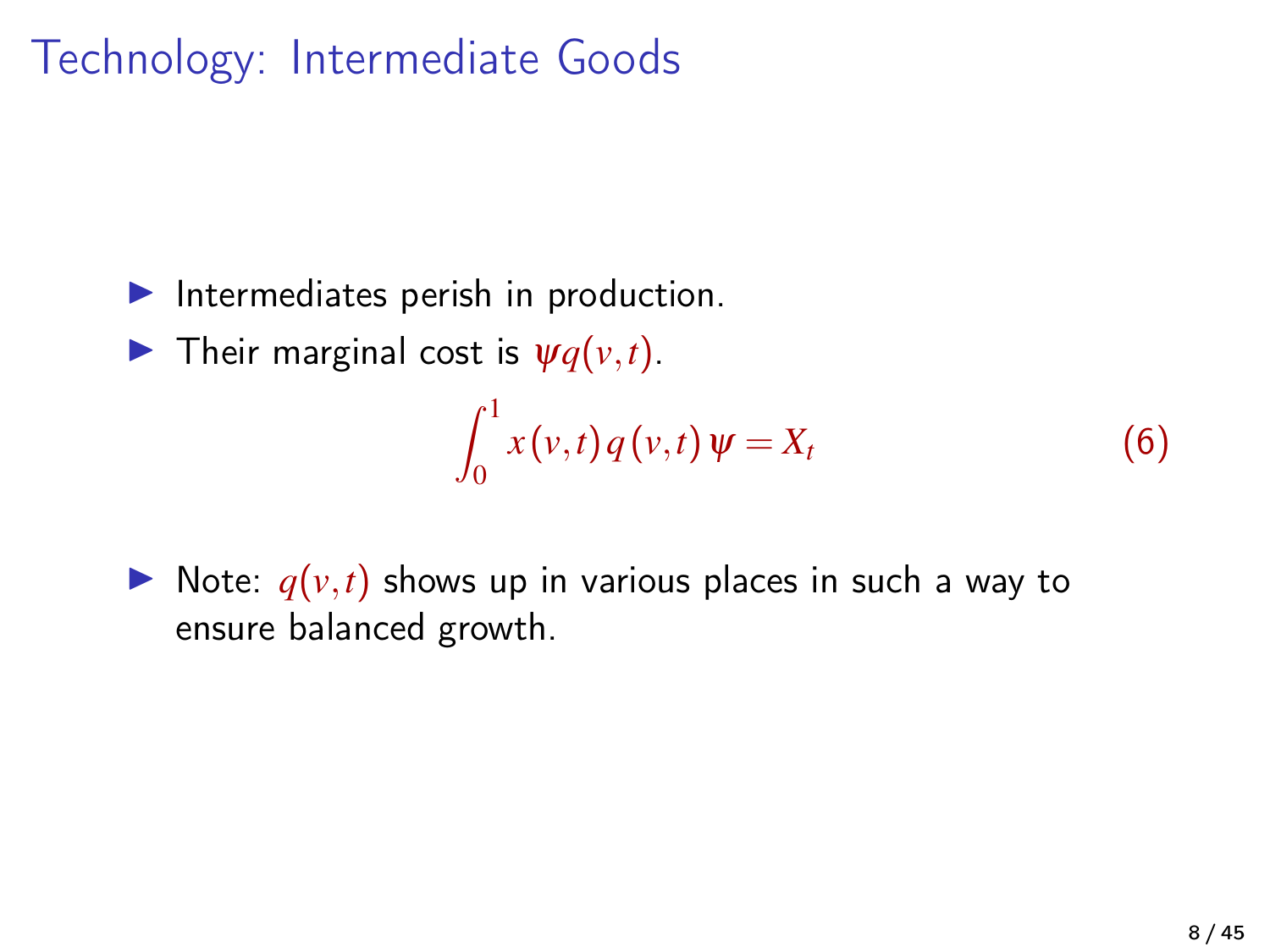### Market Arrangements

- $\blacktriangleright$  Final goods: perfect competition.
- Innovators received permanent patents for the qualities they create.
	- $\triangleright$  Other firms can improve on their qualities.
- Intermediate goods firms are the same as innovators (or innovators sell qualities at competitive prices).
	- $\blacktriangleright$  They are monopolists
	- $\blacktriangleright$  but there is a competitive fringe of firms offering lower qualities
- $\triangleright$  Assumption: Current monopolists cannot innovate.
	- $\triangleright$  not binding: they would not want to innovate b/c their gain in profits is lower than the gain for new entrants.
- $\blacktriangleright$  Free entry into innovation.
- $\blacktriangleright$  Households own the innovating firms and receive their profits.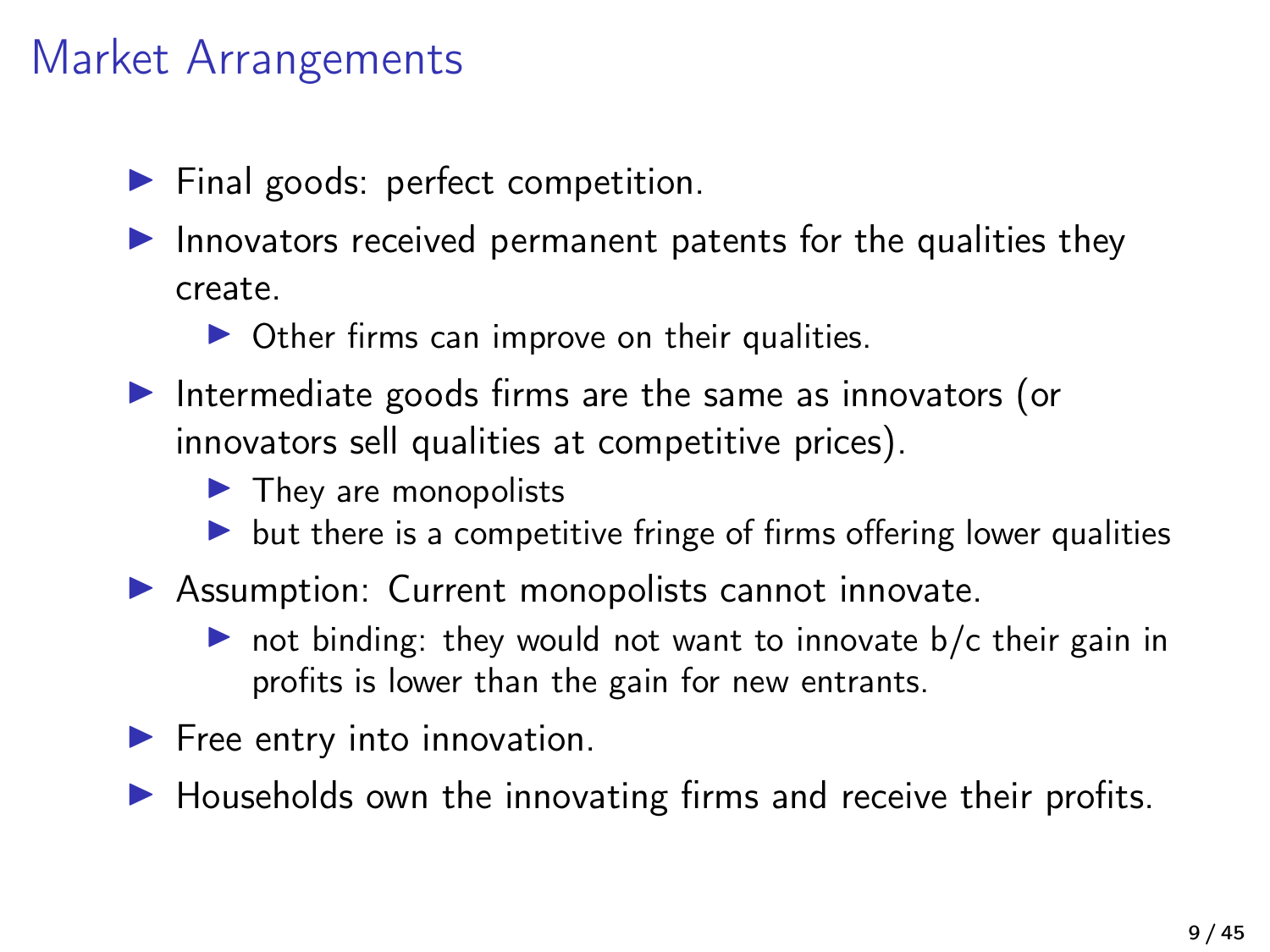## **Equilibrium**

Allocation:  $C_t$ ,  $X_t$ ,  $Z_t$ ,  $Y_t$  and  $q(v, t)$ ,  $x(v, t)$ . Prices:  $p^x(v,t)$ ,  $V(v,t)$ ,  $r_t$ ,  $w_t$ . Such that:

- 1. Agents "maximize" (below).
	- 1.1 household: choose *C*
	- 1.2 final goods firm: *Y*,*L*, *x*
	- 1.3 intermediate goods firm:  $p^x$ , V
	- 1.4 innovators: free entry, *Z*
- 2. Markets clear.

A wrinkle:  $q(v,t)$  is stochastic. So the equilibrium def is slightly wrong.

Assumption: Invoke a law of large numbers to ensure that aggregates are deterministic.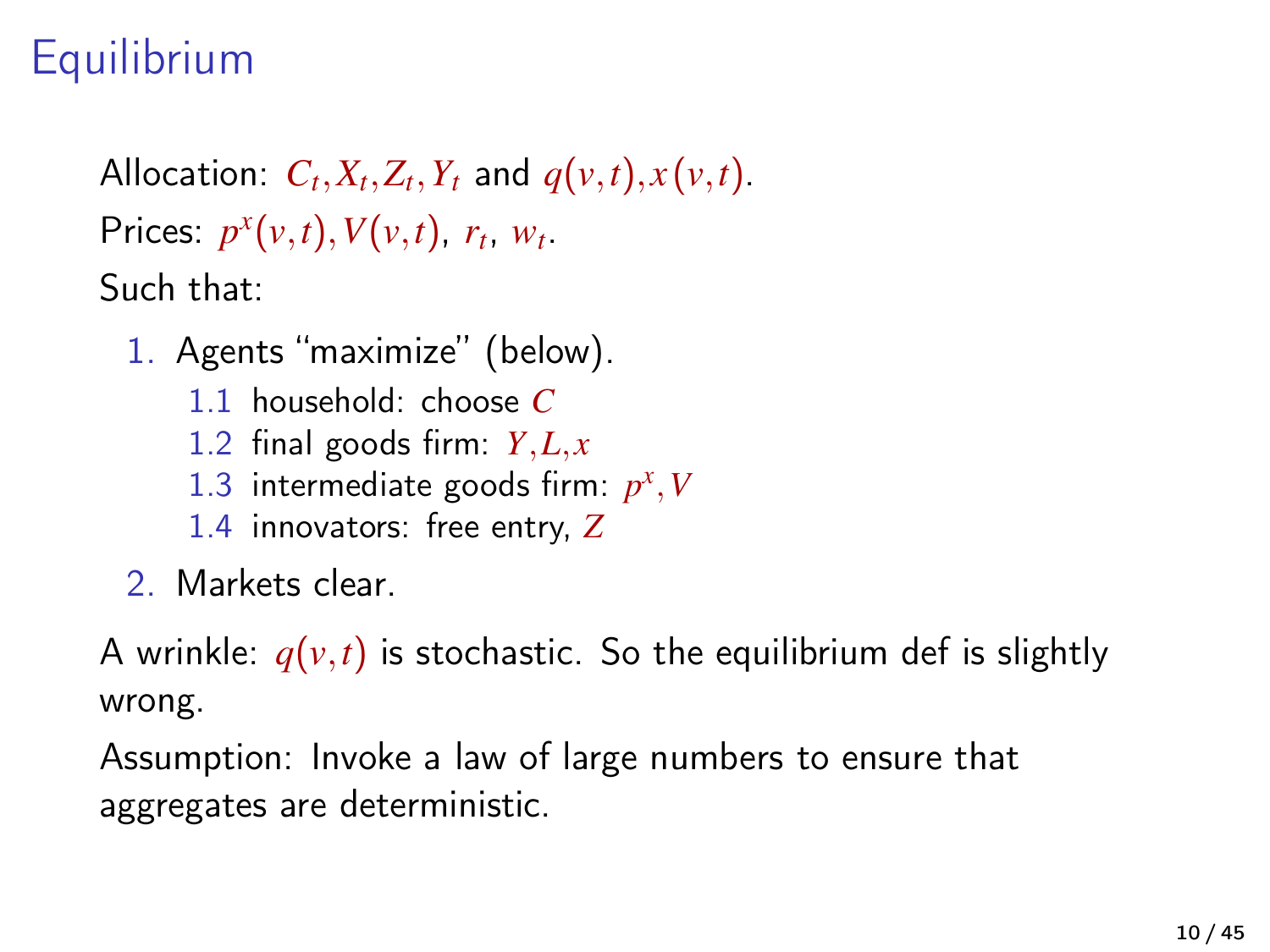Goods: Resource constraint Labor:  $L = 1$ Intermediates: implicit in notation Assets: details omitted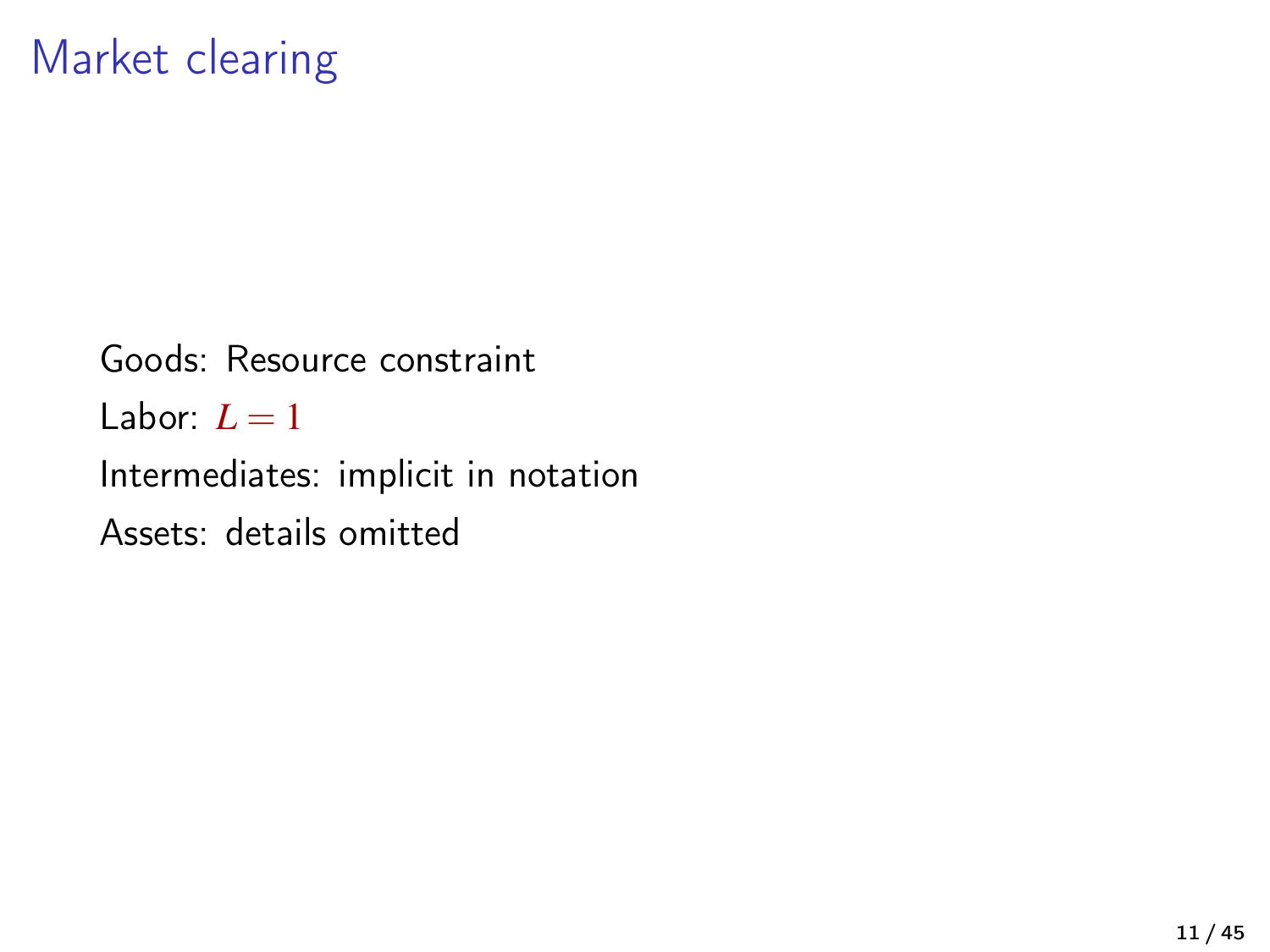### Solving agents' problems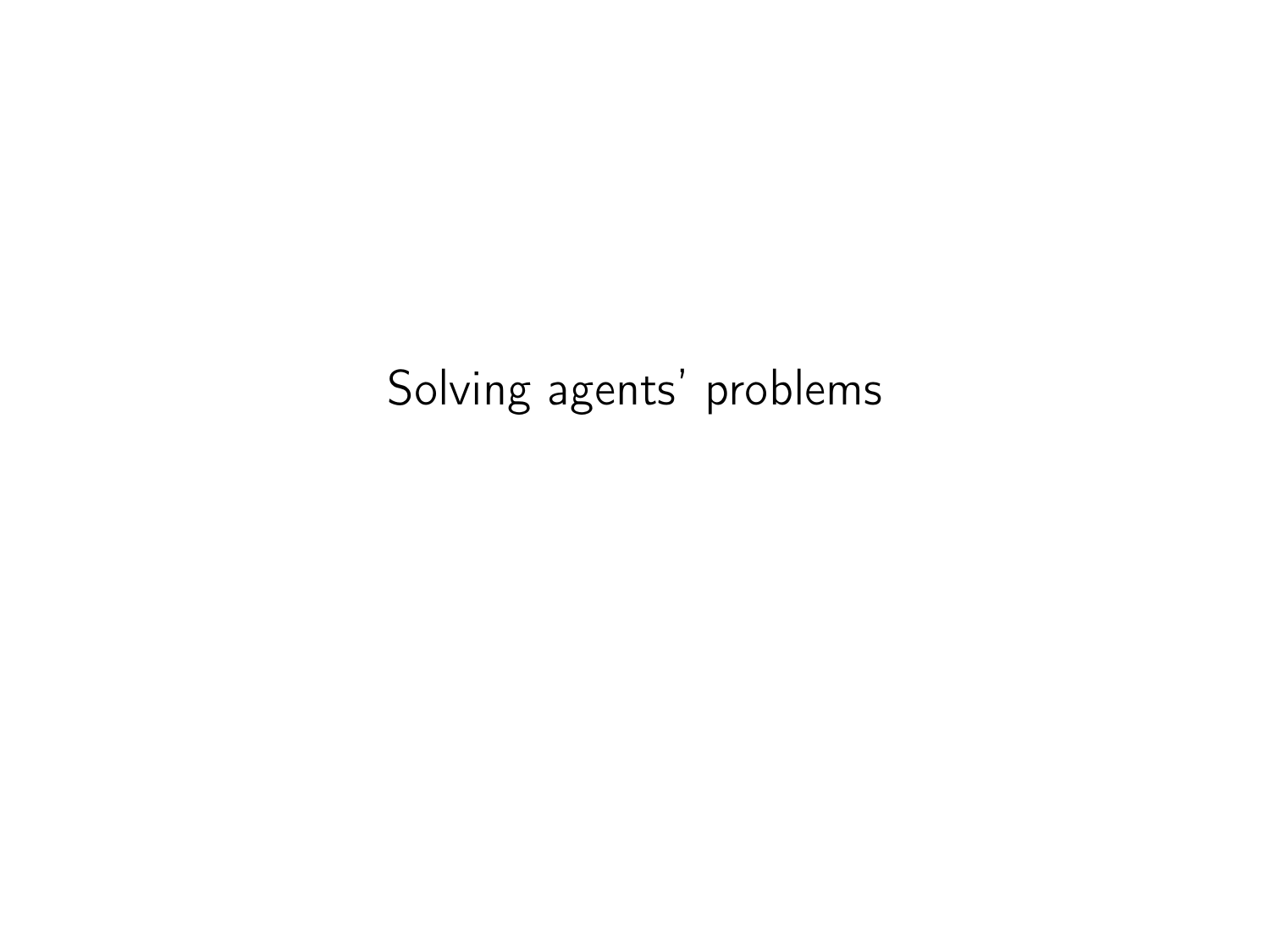## Household

- $\triangleright$  Again: avoid writing out the budget constraint.
- $\blacktriangleright$  Just note that the household owns a portfolio of assets (shares of intermediate goods firms) with deterministic rate of return *r*(*t*).
- $\blacktriangleright$  Euler equation:

$$
g(C(t)) = \frac{r(t) - \rho}{\theta} \tag{7}
$$

 $\blacktriangleright$  Value of assets held:

$$
a(t) = \int_0^1 V(v, t) dv
$$
 (8)

 $\blacktriangleright$  *V*(*v*,*t*) is the value of the intermediate input firm *v*. ▶ TVC:  $\lim_{t\to\infty}e^{-rt}a(t)=0$  [with constant interest rate].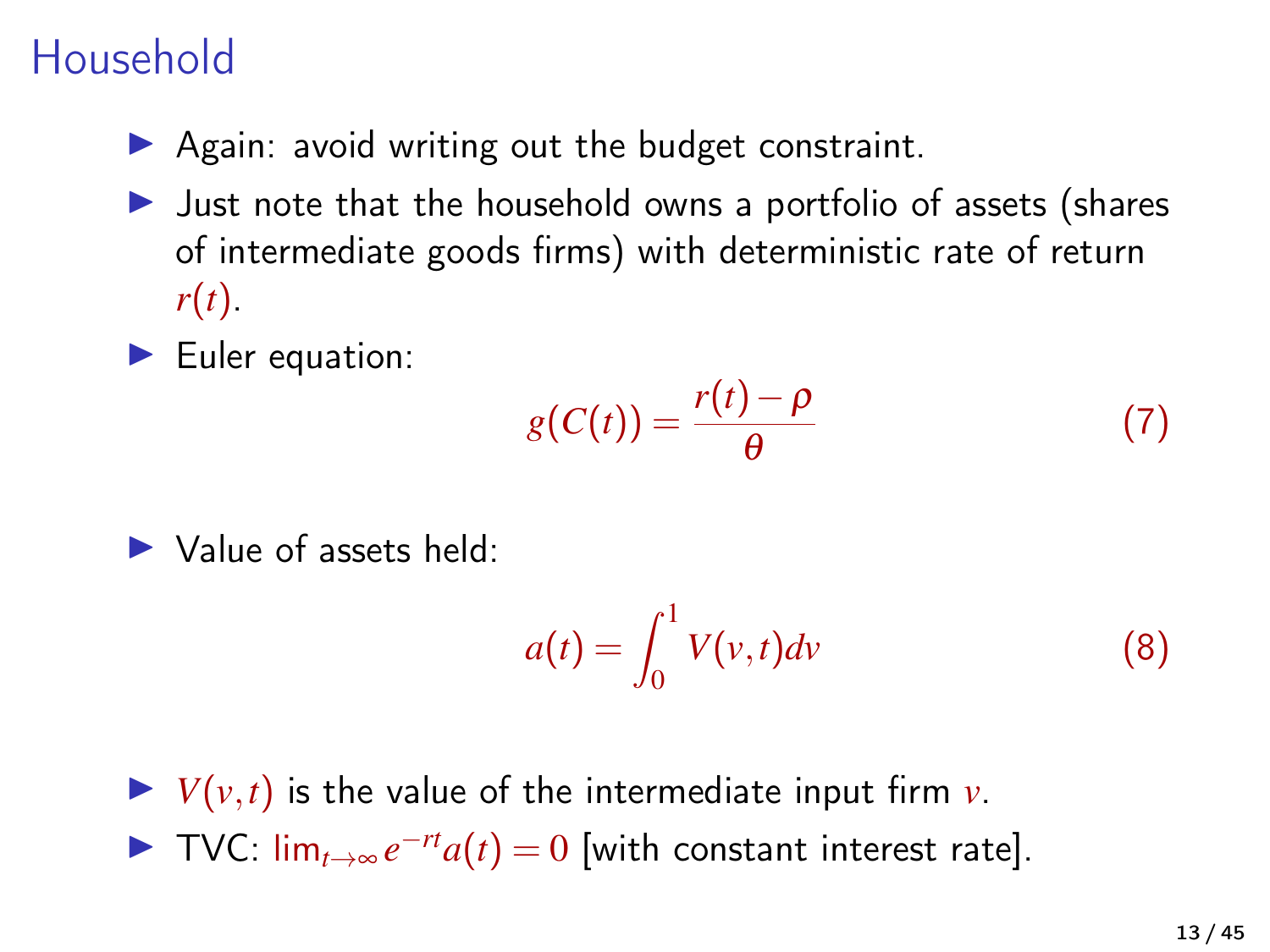Final goods firm

$$
\max Y_t - w_t L_t - \int_0^1 p^x(v, t) x(v, t)
$$
 (9)

where

$$
Y_t = (1 - \beta)^{-1} L_t^{\beta} \int_0^1 q(v, t) x(v, t)^{1 - \beta} dv \qquad (10)
$$

FOCs:

$$
x(v,t) = \left(\frac{q(v,t)}{p^x(v,t)}\right)^{1/\beta} L
$$
 (11)  

$$
w_t = \beta Y_t/L_t
$$
 (12)

Solution:  $Y_t, L_t, x(v, t)$  that solve 2 FOCs and production function.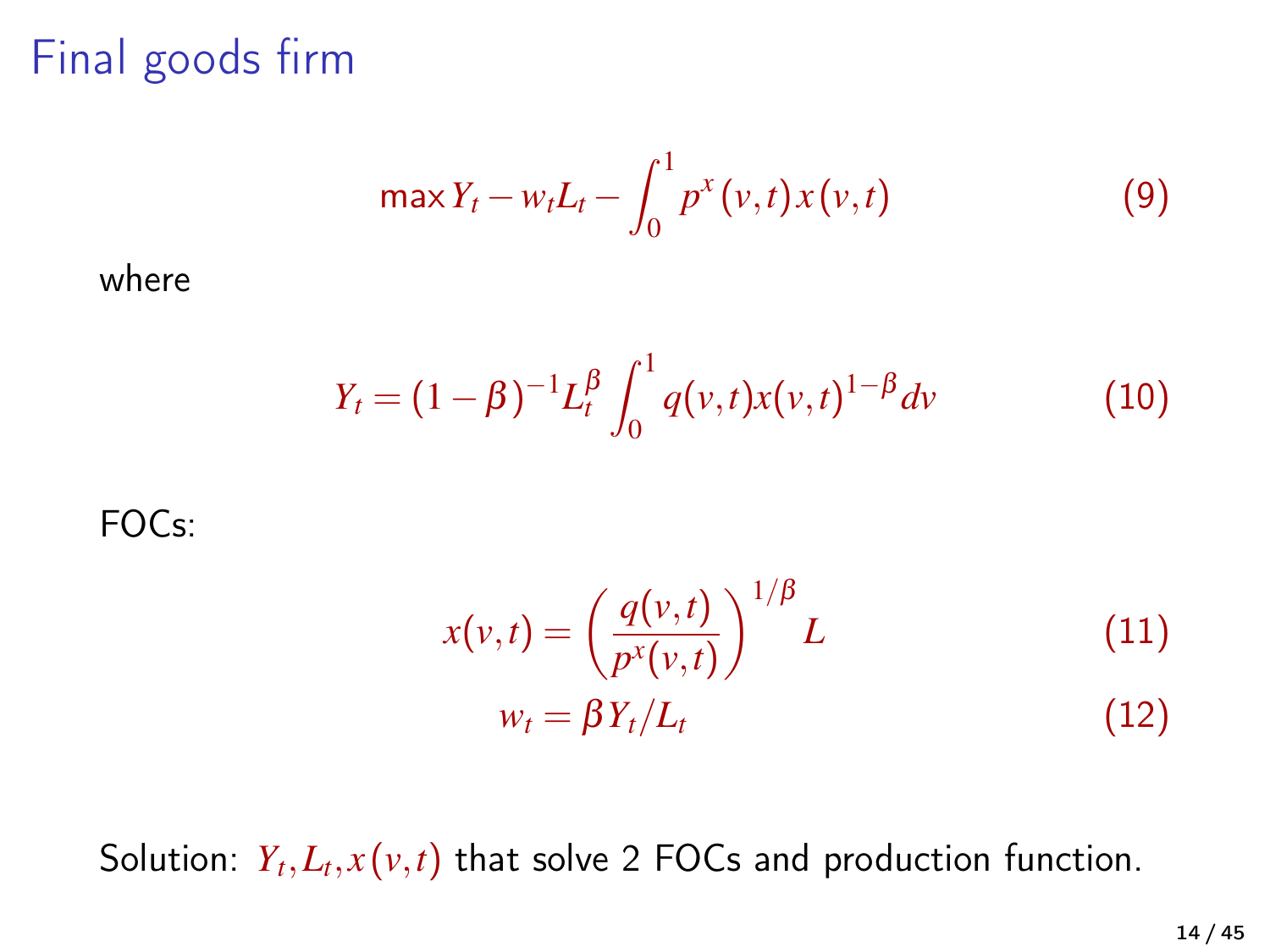### Intermediate goods firm

Static profit maximization with constant demand elasticity  $1/\beta$ . But there is always a competitive fringe that offers the previous quality at marginal cost price  $\psi$ .

Two possible outcomes:

1. Drastic innovation: the monopoly price is lower than  $\psi$ . Owner of current best quality can set monopoly price:

$$
p^{x}(v,t) = \frac{\psi q(v,t)}{1-\beta} \tag{13}
$$

2. **Non-drastic** innovation: set  $p = \psi$ .

Solution:  $p^x(v,t)$ .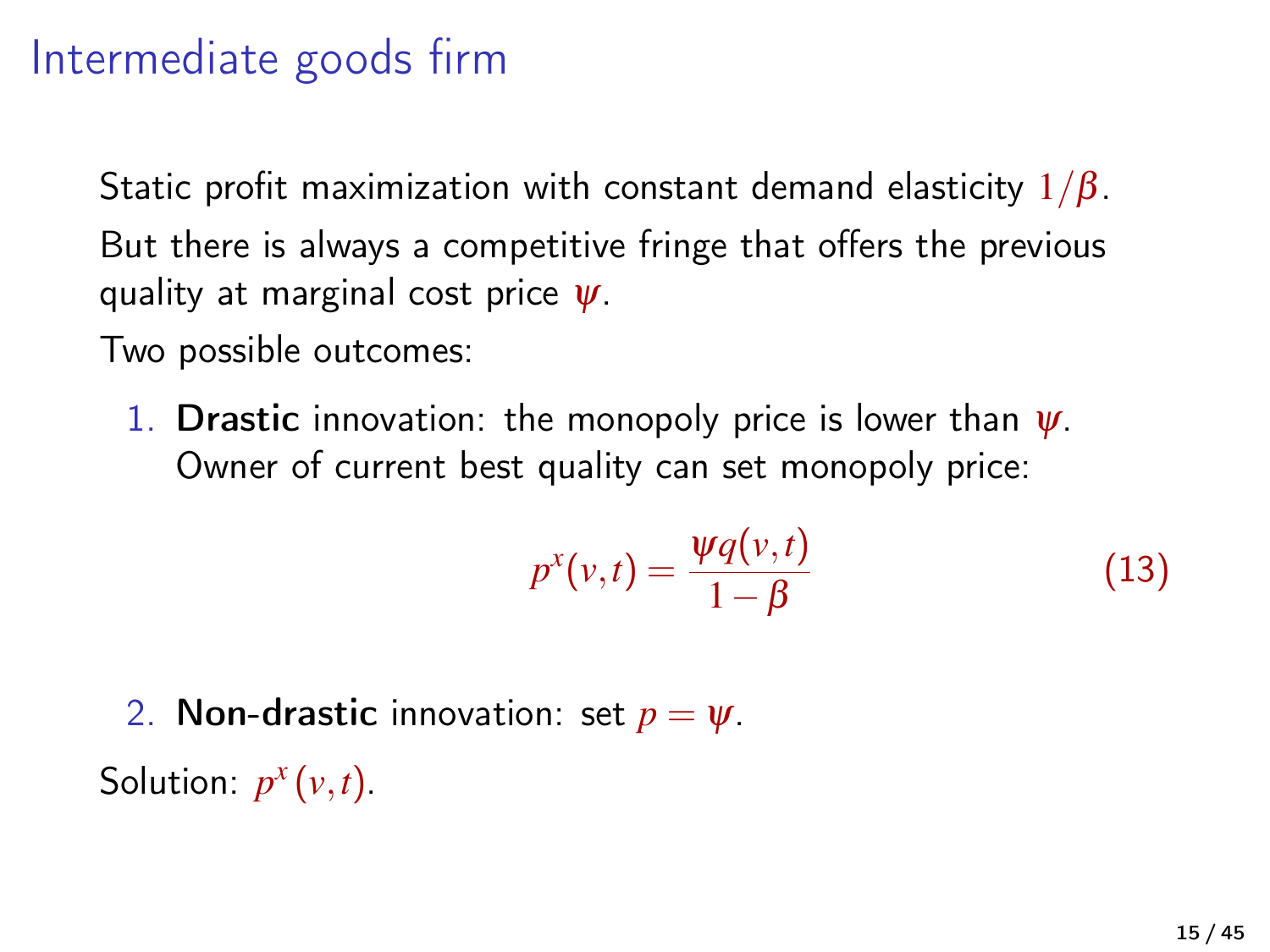#### Innovators

Free entry

increase innovation *Z* until marginal cost  $=$  present value of profits

Marginal cost is stochastic

 $\blacktriangleright$  quality improvments arrive at random

Profits are stochastic

 $\triangleright$  monopolies are destroyed at random by competitor's innovation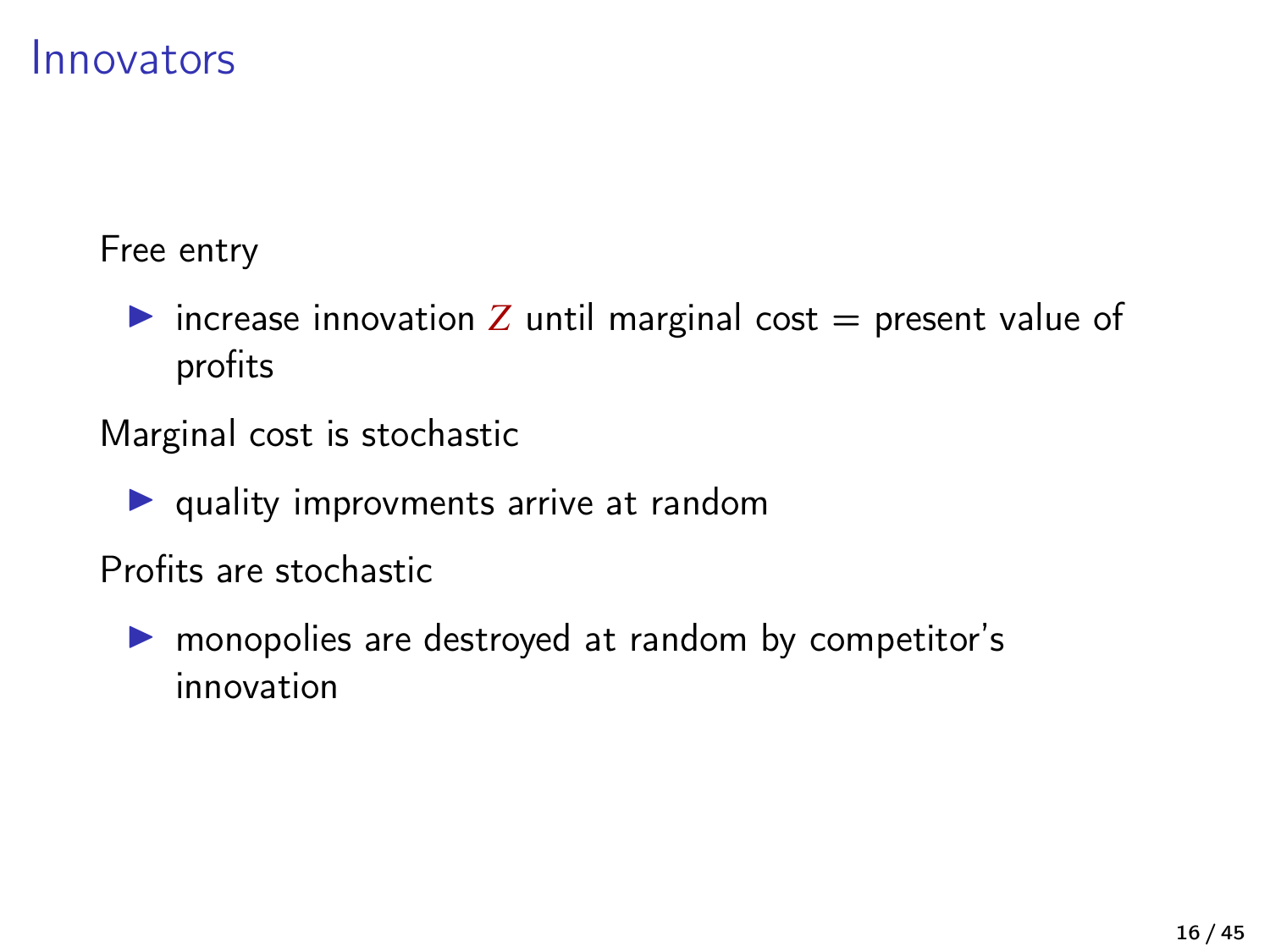#### Free entry

Suppose current quality is  $q(v,t)/\lambda$ . (simplifies notation) Investing  $Z(v,t)$  for period  $\Delta t$  incurs cost  $Z(v,t)\Delta t$ . Marginal benefit

- $\blacktriangleright$  a patent valued at  $V(v,t|q(v,t))$
- $\blacktriangleright$  with probability

$$
n(v,t)\Delta t = \frac{\eta}{q(v,t)/\lambda}Z(v,t)\Delta t
$$
 (14)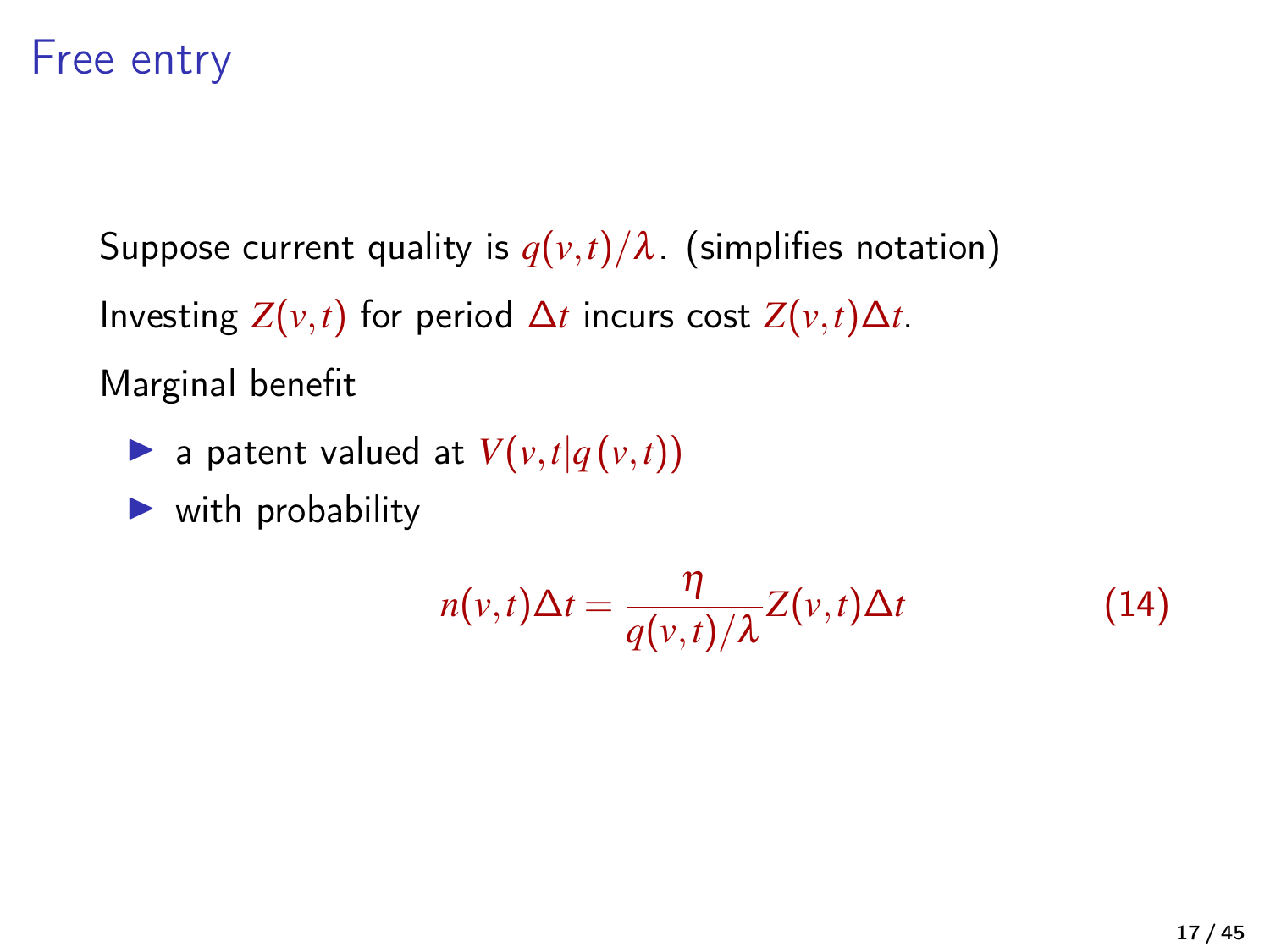#### Innovators

If marginal benefit < marginal cost: no innovation (not interesting). Otherwise: innovation continues until

$$
\underbrace{Z(v,t)\Delta t}_{\text{marginal cost}} = \underbrace{V(v,t|q)\frac{\lambda\eta}{q(v,t)}Z(v,t)\Delta t}_{\text{marginal benefit}} \tag{15}
$$

Or:

$$
\frac{q(v,t)}{\lambda \eta} = V(v,t|q) \tag{16}
$$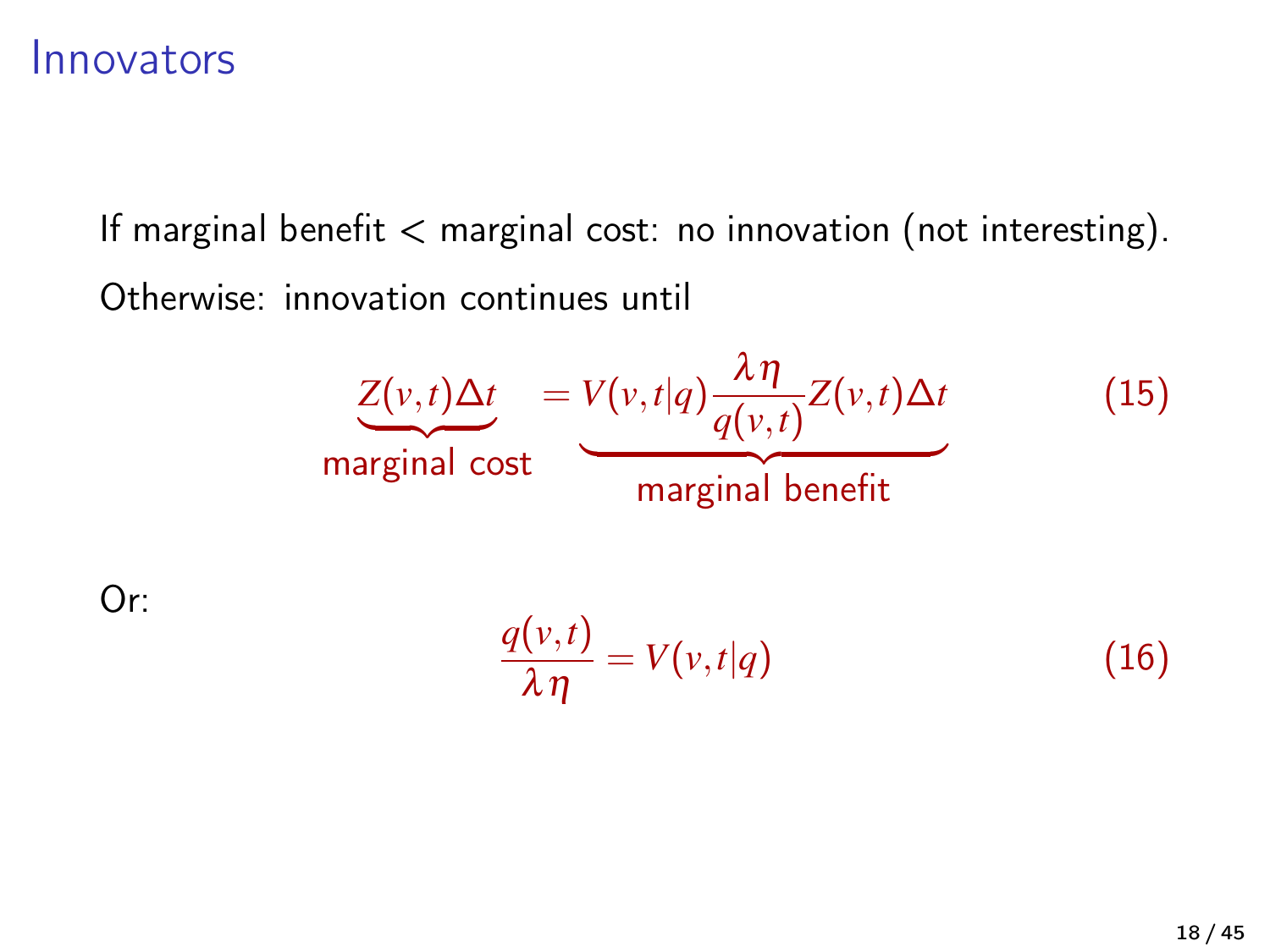### Value of innovation

 $V(v,t|q)$  is the expected present value of profits

 $\triangleright$  tricky to evaluate because of stochastic monopoly duration

General asset pricing equation (which we will derive later...):

$$
rp = \dot{p} + d \tag{17}
$$

In words:

- If the current payoff of the asset consists of capital gain  $\dot{p}$  and dividend *d*.
- rate of return  $=$  [current payoff] / [current price]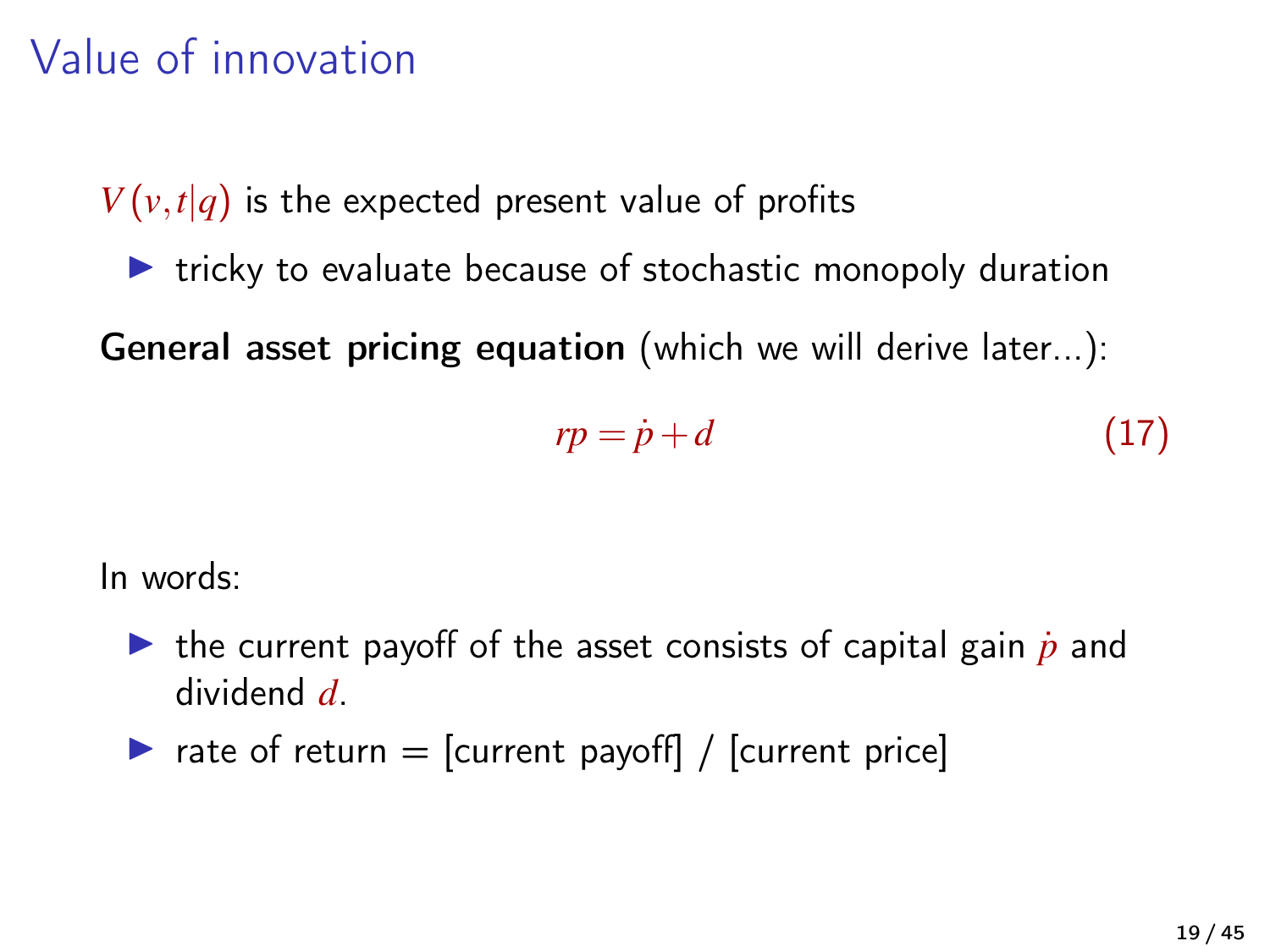### Value of innovation

Applying the asset pricing equation to the value of the firm:

- $\blacktriangleright$  Current price:  $p = V(v,t, |q)$ .
- **Dividend:** Flow profit:  $d = \pi(v,t)$ .
- $\triangleright$  Capital gain:  $\dot{V}(v,t|q) z(v,t|q)V(v,t|q)$ .
- $\blacktriangleright$  Lose profit flow at rate  $z(v,t|q)$  endogenous, chosen by competitors.

Pricing equation:

 $r(t)V(v,t|q) = \pi(v,t|q) + V(v,t|q) - z(v,t|q)V(v,t|q)$  (18)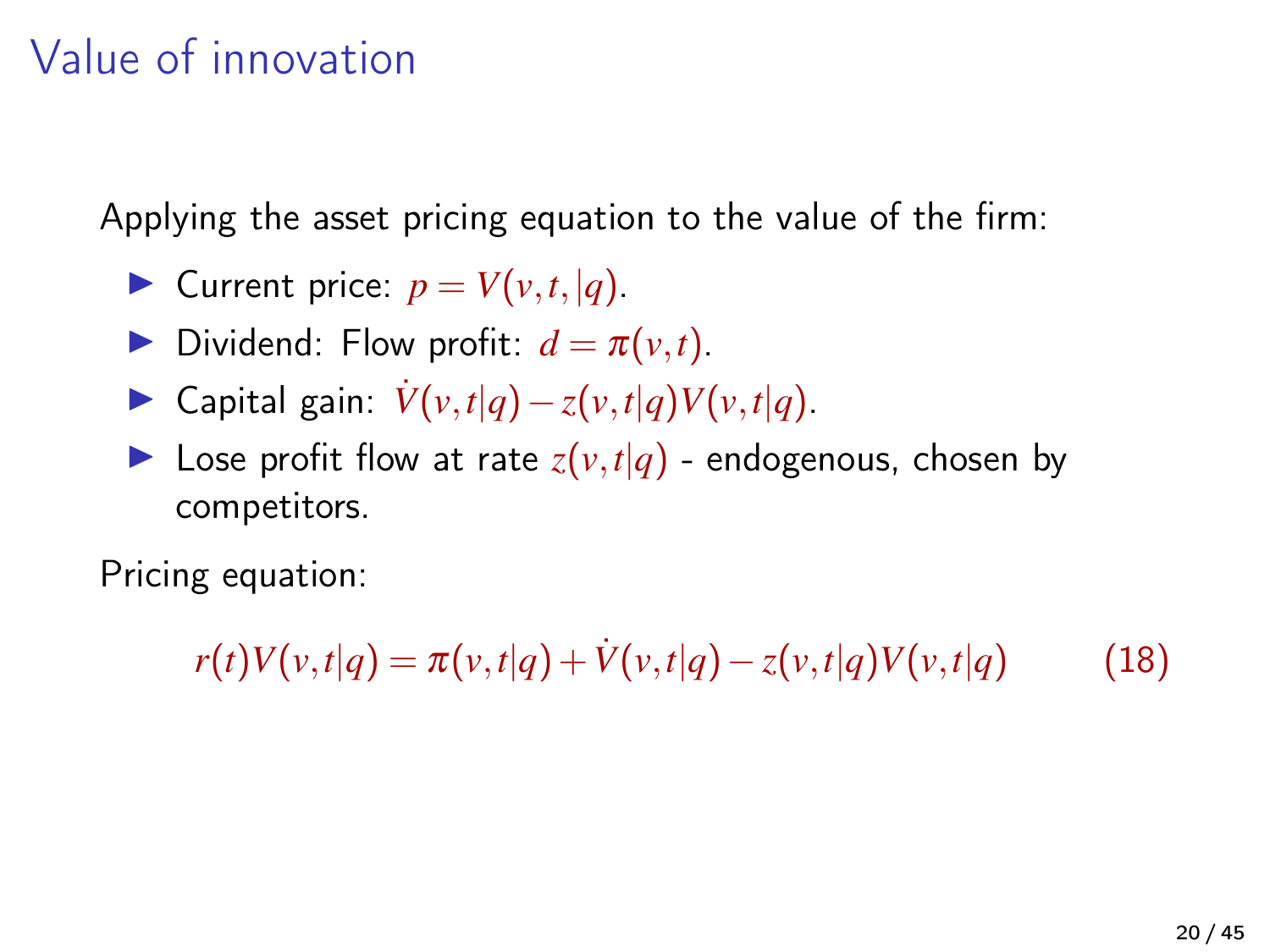### Digression: Capital Gain

One might expect the capital gain to be

$$
(1-z)\dot{V}-zV\tag{19}
$$

Write out payoffs over interval ∆*t*

$$
rV = \frac{\pi \Delta t + e^{-z\Delta t} \dot{V} \Delta t - \left(1 - e^{-z\Delta t}\right) V}{\Delta t}
$$
(20)

Take  $\Delta t \rightarrow 0$  and note

$$
\begin{array}{ll}\n\blacktriangleright & \frac{e^{-z\Delta t}\dot{V}\Delta t}{\Delta t} \rightarrow \dot{V} \\
\blacktriangleright & \frac{(1-e^{-z\Delta t})V}{\Delta t} \rightarrow zV.\n\end{array}
$$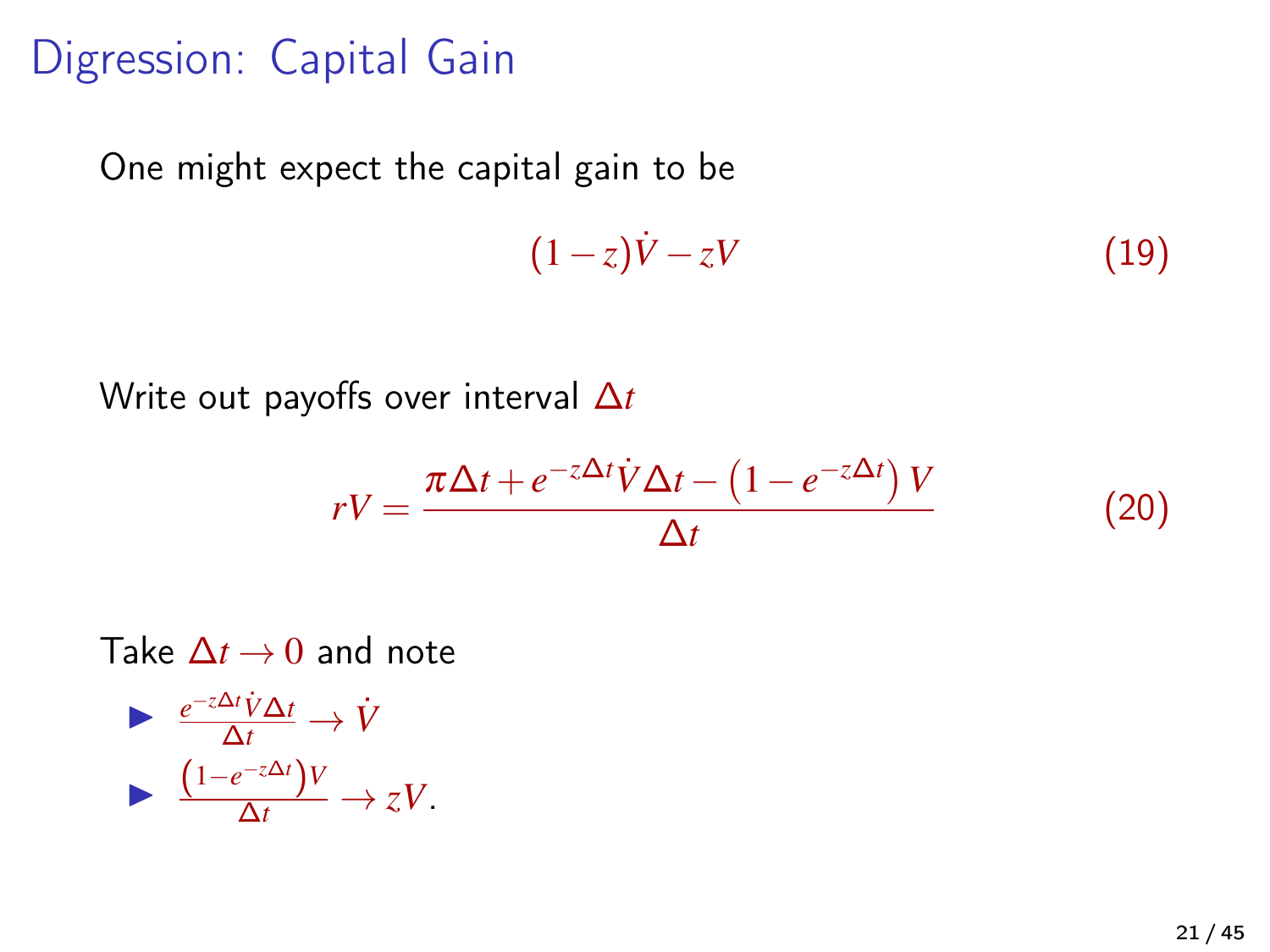# Equilibrium Characterization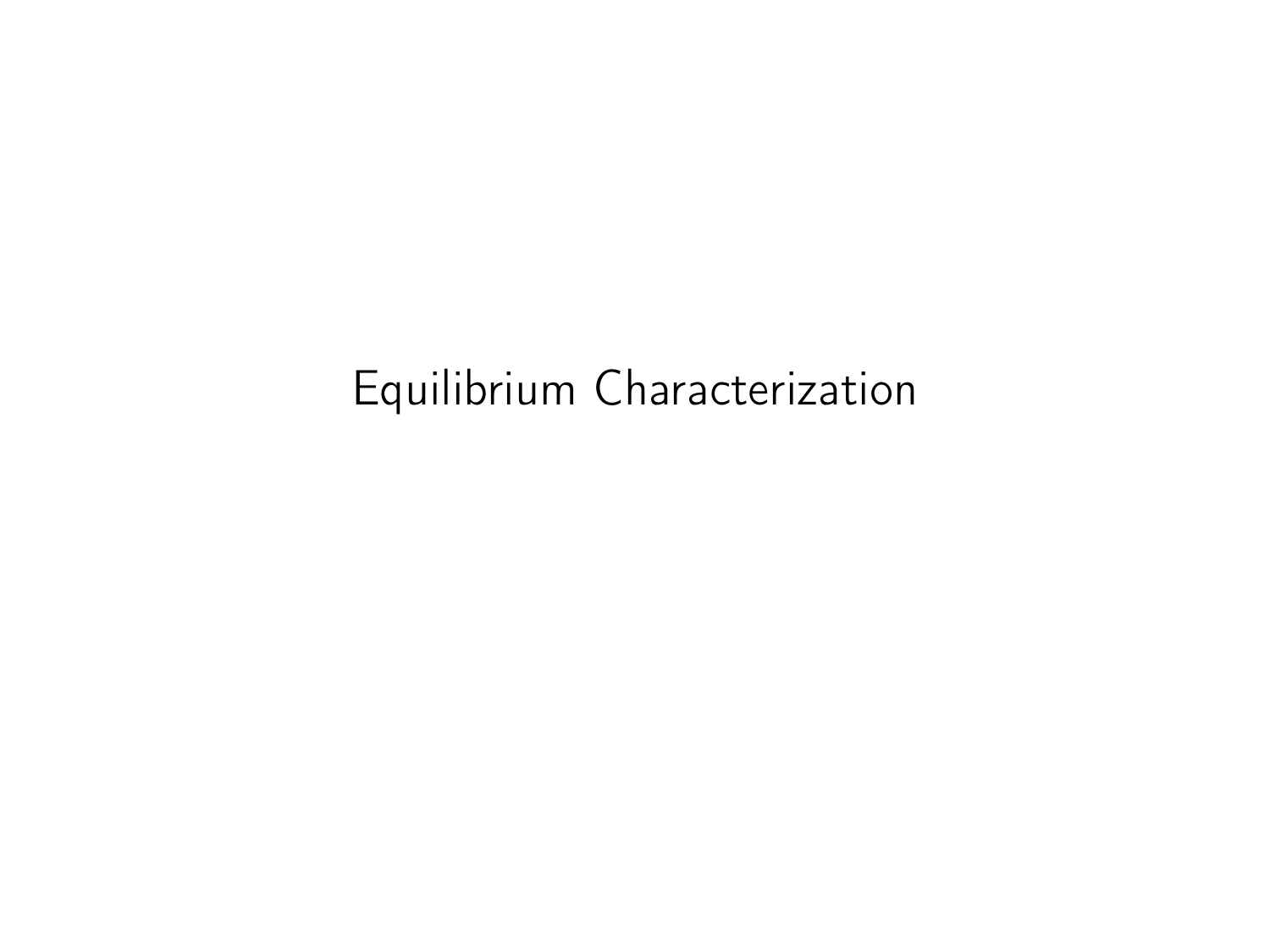For simplicity: assume balanced growth. Start from the Euler equation

$$
g(C(t)) = \frac{r(t) - \rho}{\theta} \tag{21}
$$

We need to find *r*.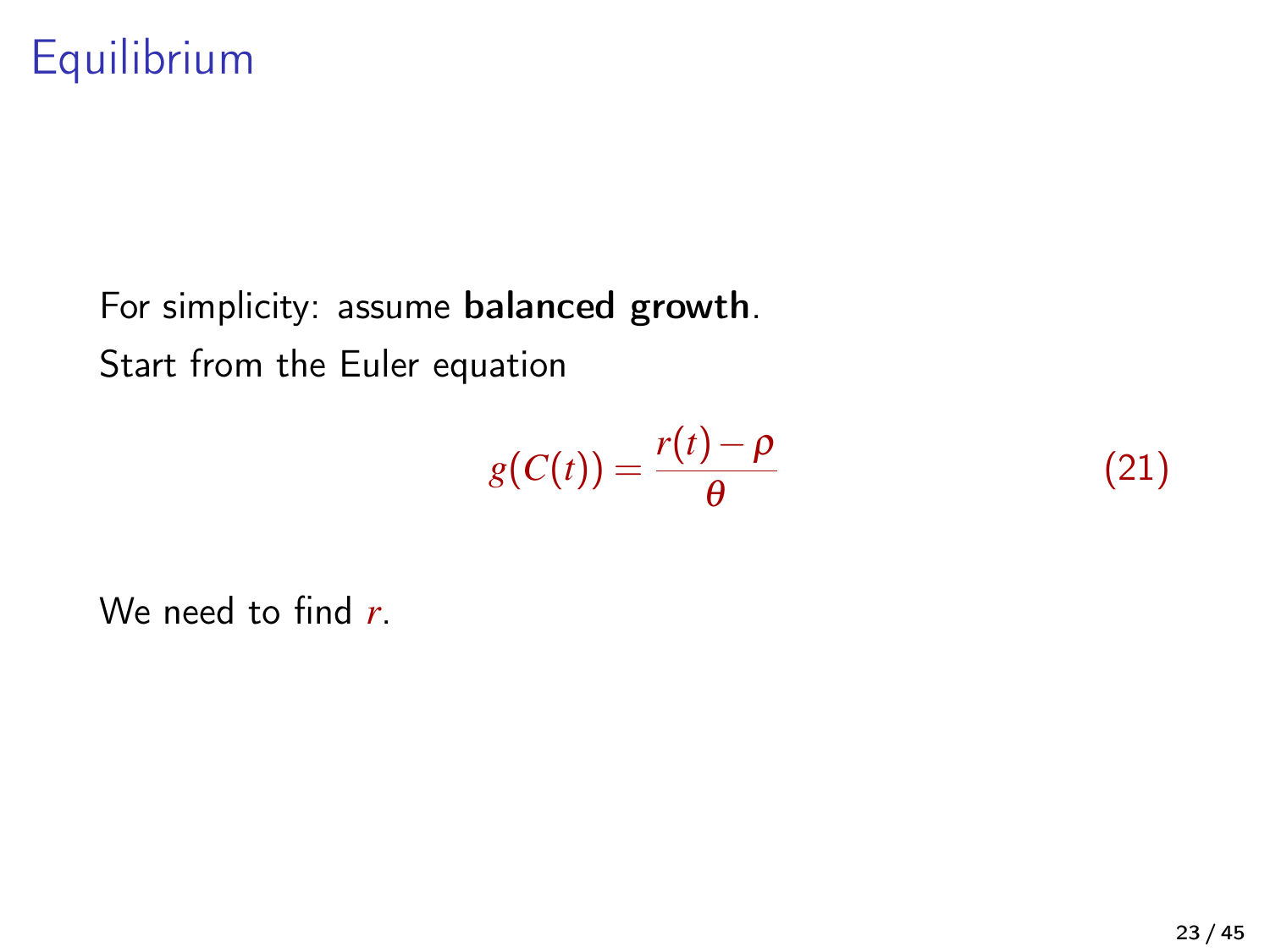# Finding *r*

#### Use free entry:

$$
\frac{q(v,t)}{\lambda \eta} = V(v,t|q) \tag{22}
$$

where

$$
r(t)V(v,t|q) = V(v,t|q) + \pi(v,t|q) - z(v,t|q)V(v,t|q)
$$
 (23)

We need profits.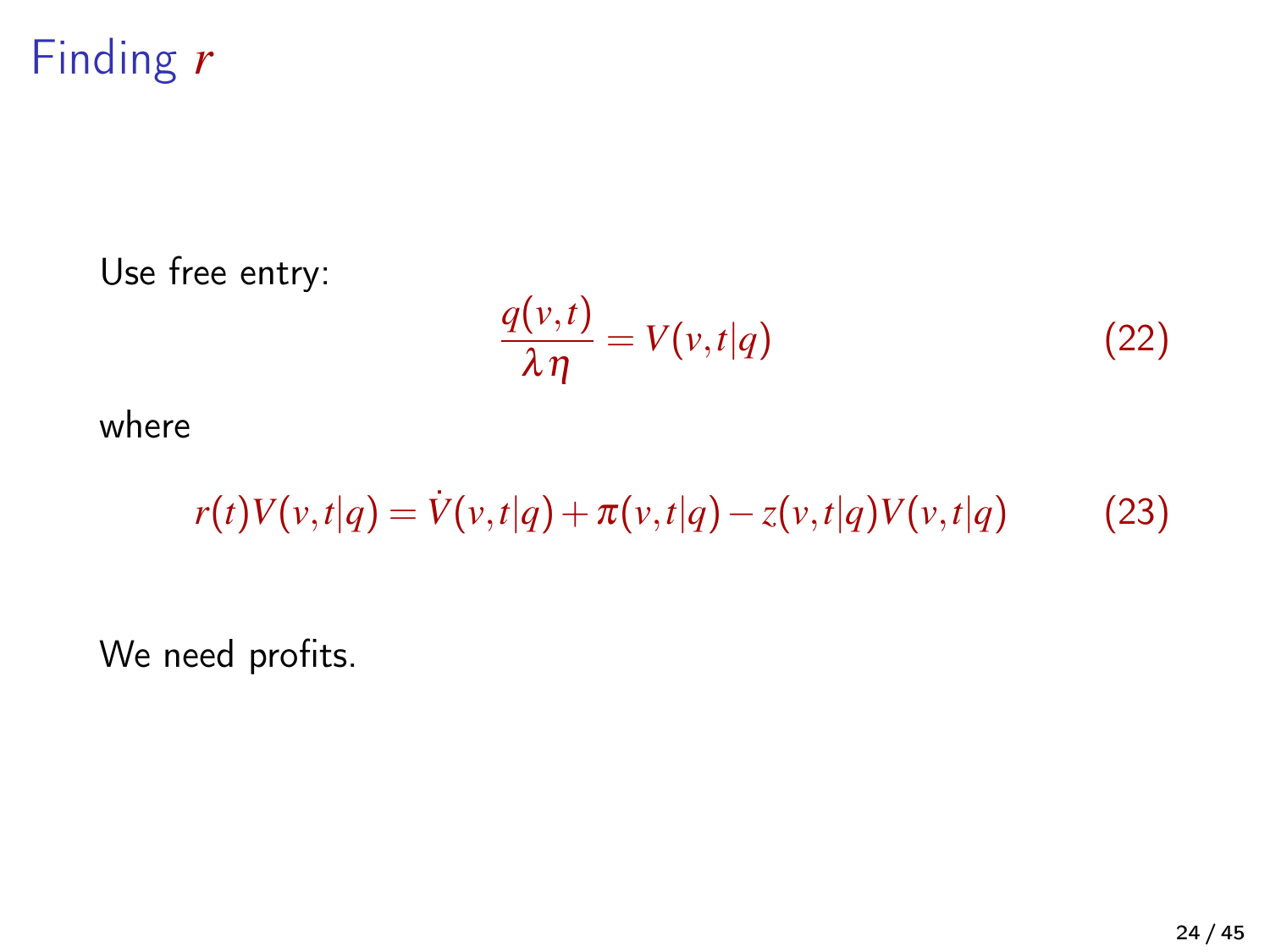Finding profits

$$
\pi(v,t) = [p^x(v,t) - \psi q(v,t)]x(v,t)
$$
\n(24)

From the intermediate input firm

$$
p^{x}(v,t) = \frac{\psi q(v,t)}{1-\beta} \tag{25}
$$

Normalize 
$$
\psi = 1 - \beta
$$
, so that  $p^x = q$ .  
Then demand is

$$
x(v,t) = L \tag{26}
$$

Profits:

 $\pi(v,t) = \beta q(v,t)L$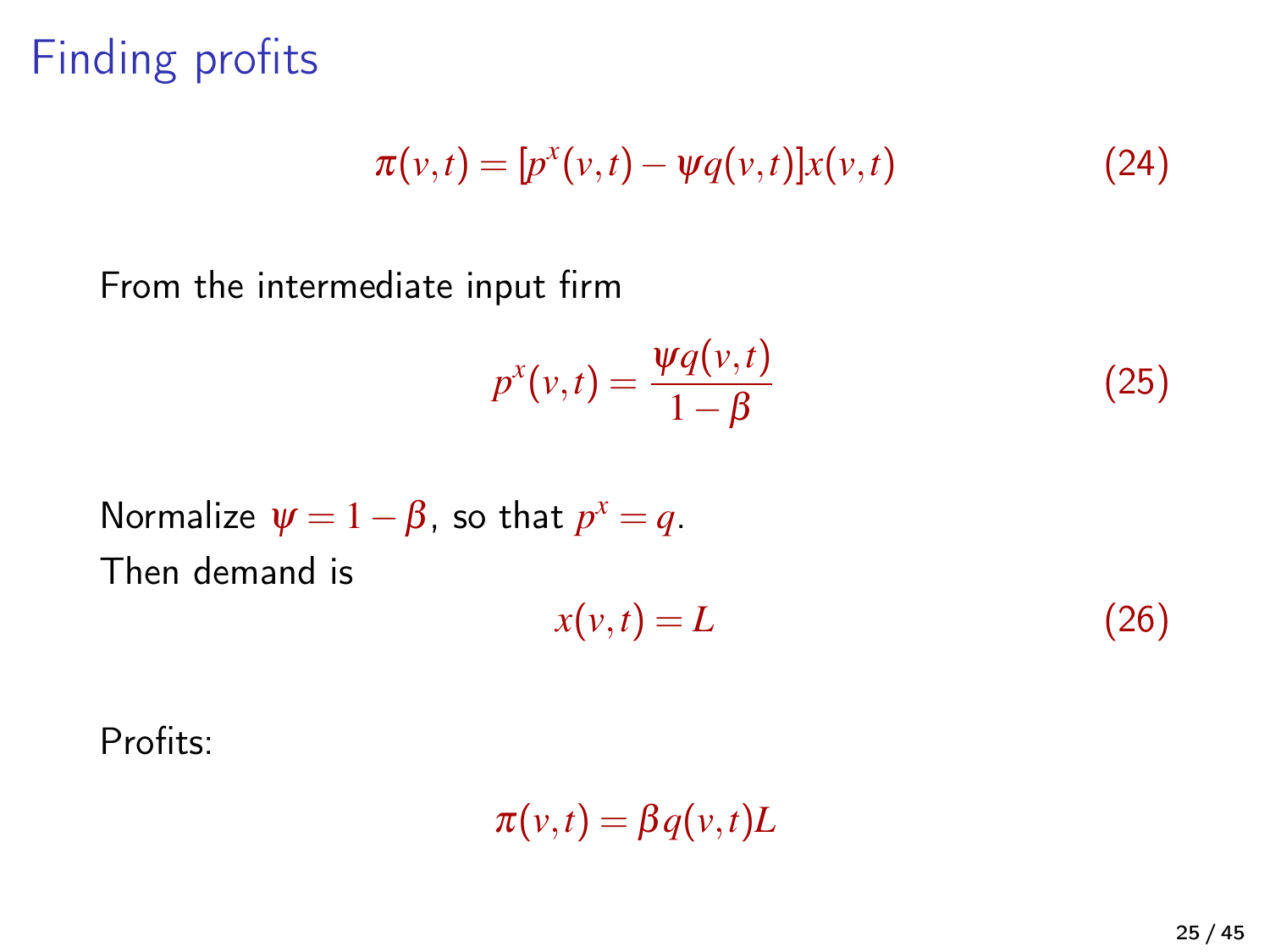# Finding *V*

Assume  $\dot{V}(v,t|q) = 0$  (not obvious yet).

Intuition: Replacement probability and profits are constant over time.

Pricing equation:

$$
rV(v,t|q) = V(v,t|q) + \pi(v,t|q) - z(v,t|q)V(v,t|q)
$$
\n
$$
= 0 + \beta q(v,t)L - z(v,t|q)V(v,t|q)
$$
\n(28)

or

$$
V(v,t|q) = \frac{\beta q(v,t)L}{r + z(v,t|q)}
$$
\n(29)

The probability of losing the business *z* acts like a higher interest rate *r*.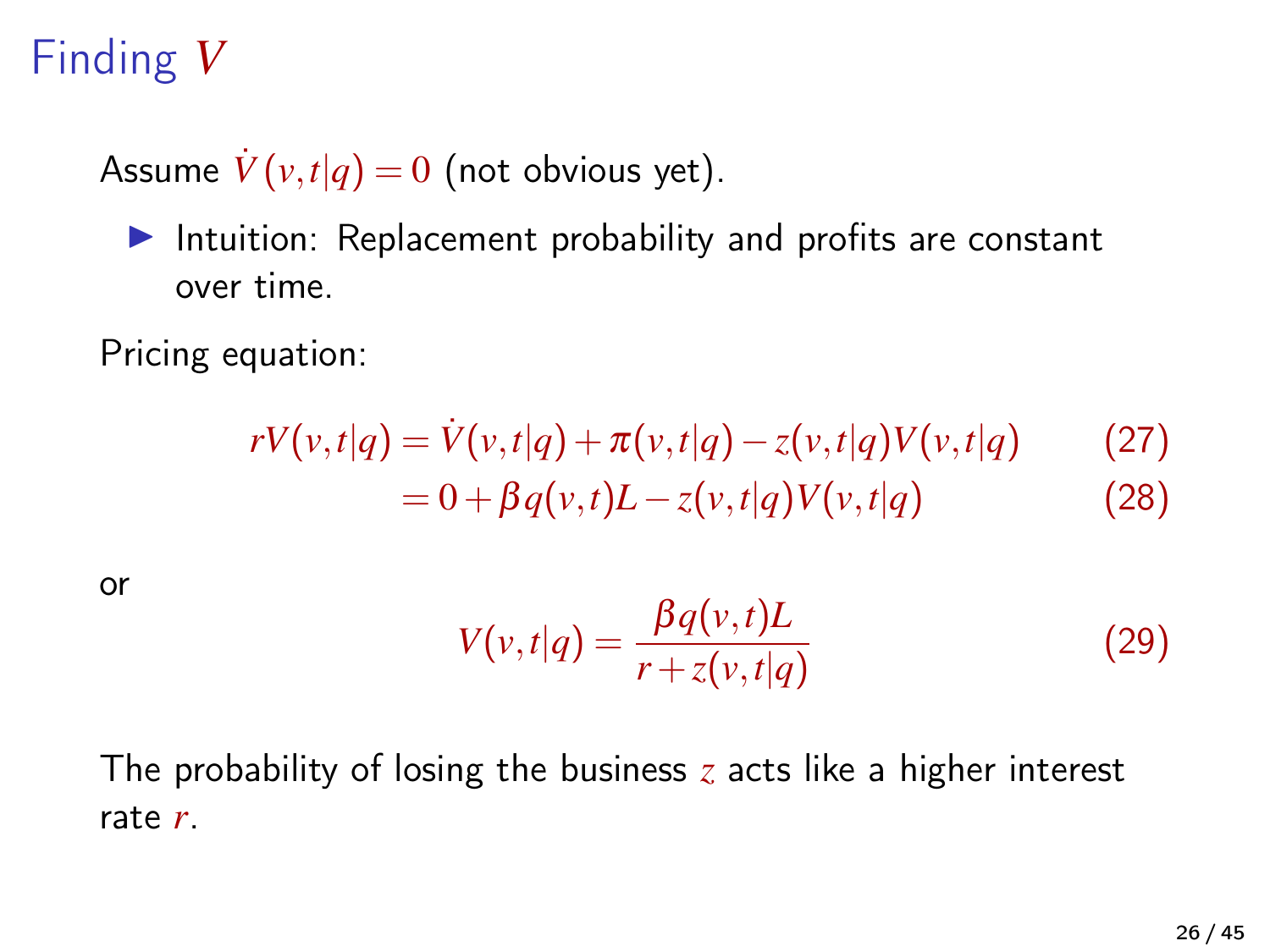Free entry

$$
V(v,t|q) = \frac{\beta q(v,t)L}{r + z(v,t|q)} = \frac{q(v,t)}{\lambda \eta}
$$
 (30)

or

$$
r + z(v,t|q) = \lambda \eta \beta L \tag{31}
$$

This means:  $z(v,t|q) = z^*$  in all sectors with innovation.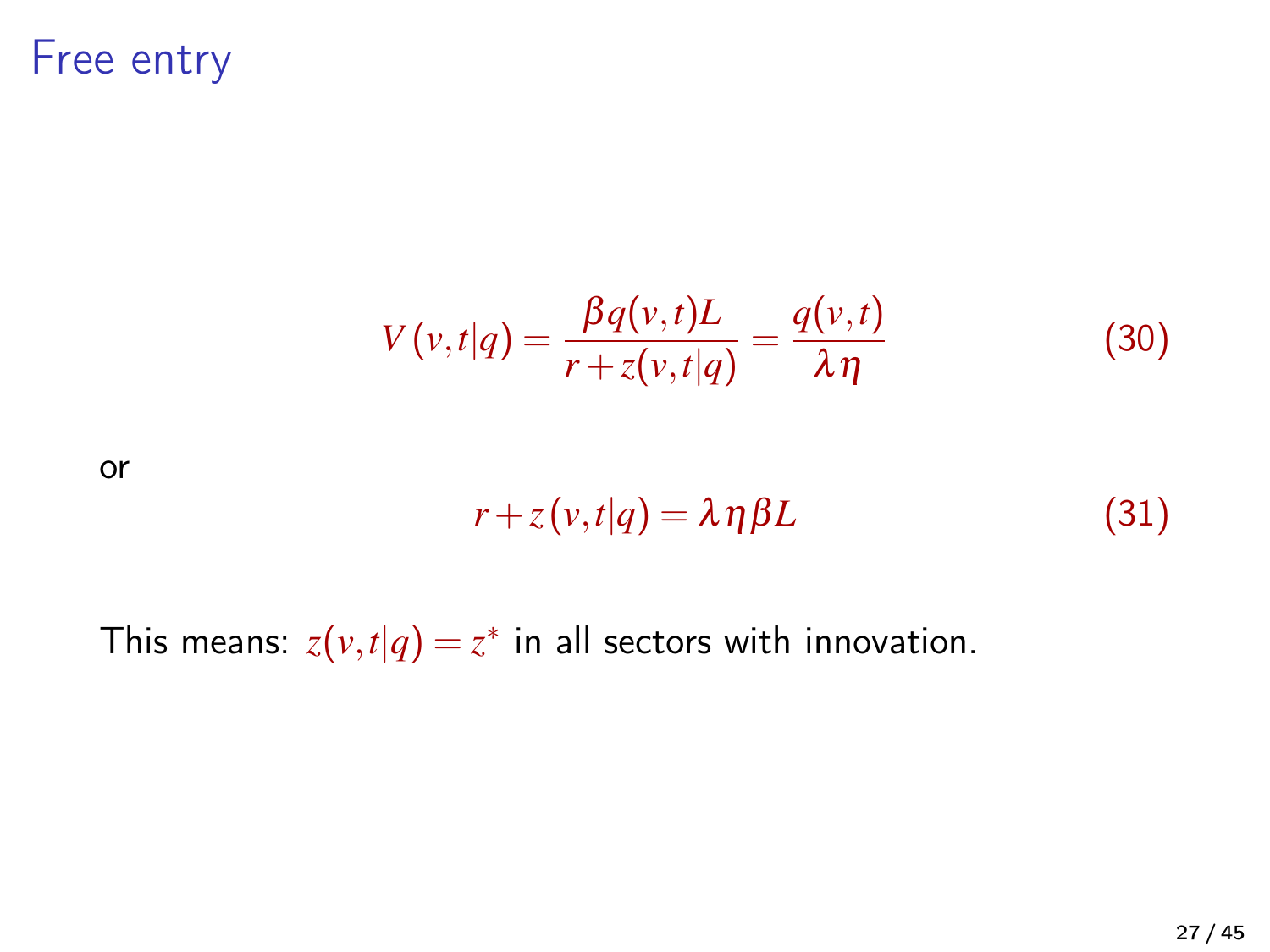Could there be sectors without innovation?

- $\triangleright$  No *V* is present value of expected profits.
- $\blacktriangleright$  Without innovation in sector *v*:  $z(v,t|q) = 0$ .
- $\blacktriangleright$  That raises the value of the firm to

$$
V(v,t|q) = \frac{\beta q(v,t)L}{r} > \frac{q(v,t)}{\lambda \eta}
$$
 (32)

 $\blacktriangleright$  There would be strictly positive profits for entrants.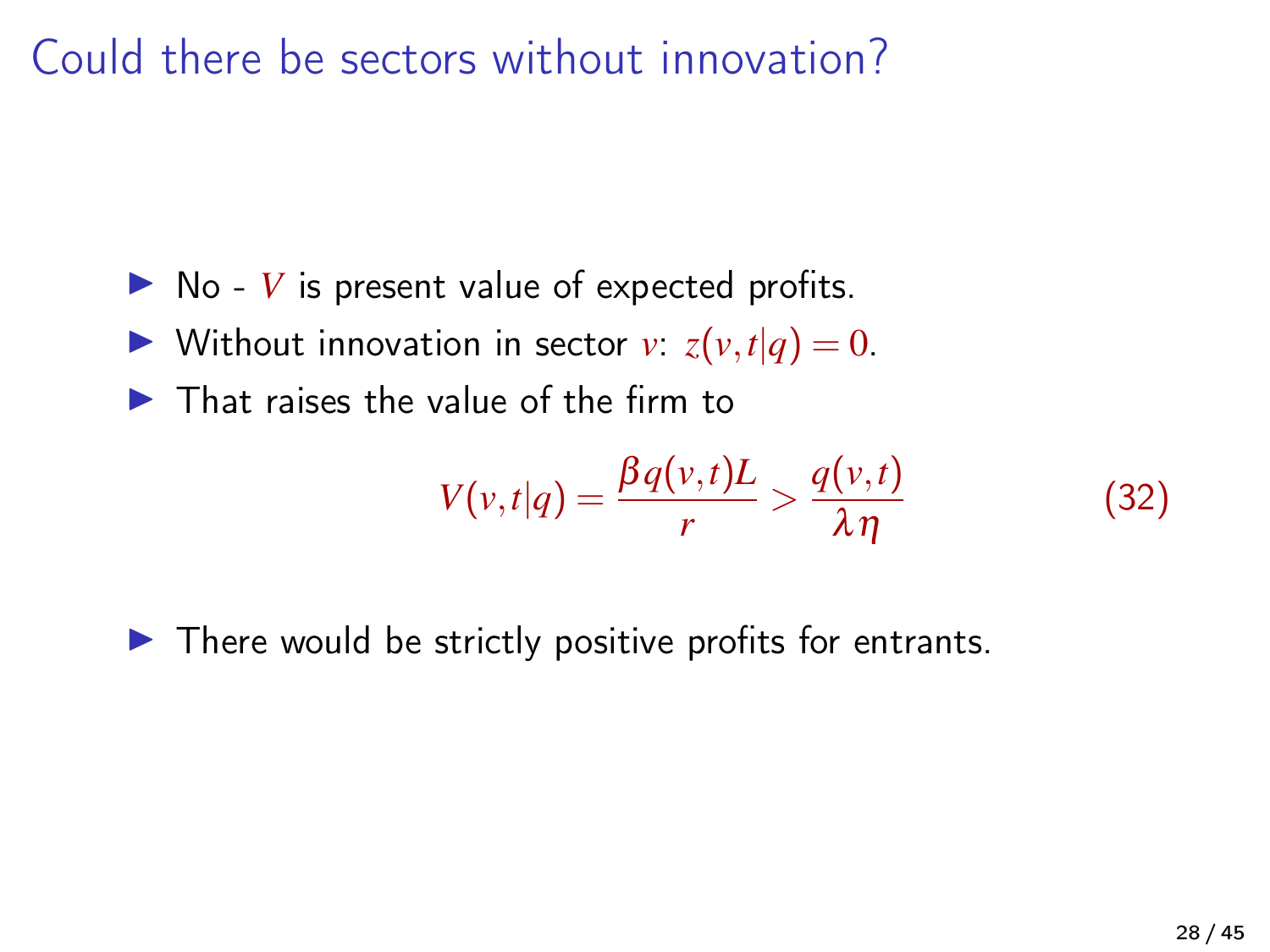### Balanced Growth

We have almost found *r*, except that we still need to know *z* ∗ :

$$
r = \lambda \eta \beta L - z^* \tag{33}
$$

We get  $z^*$  from the balanced growth condition  $g(C) = g(Y)$ . Intuition:

- **Example 5** suppose *r* is high; then  $g(C)$  is high
- $\triangleright$  innovation is not profitable (strong discounting of profits)
- $\blacktriangleright$  *g(Y)* will be slow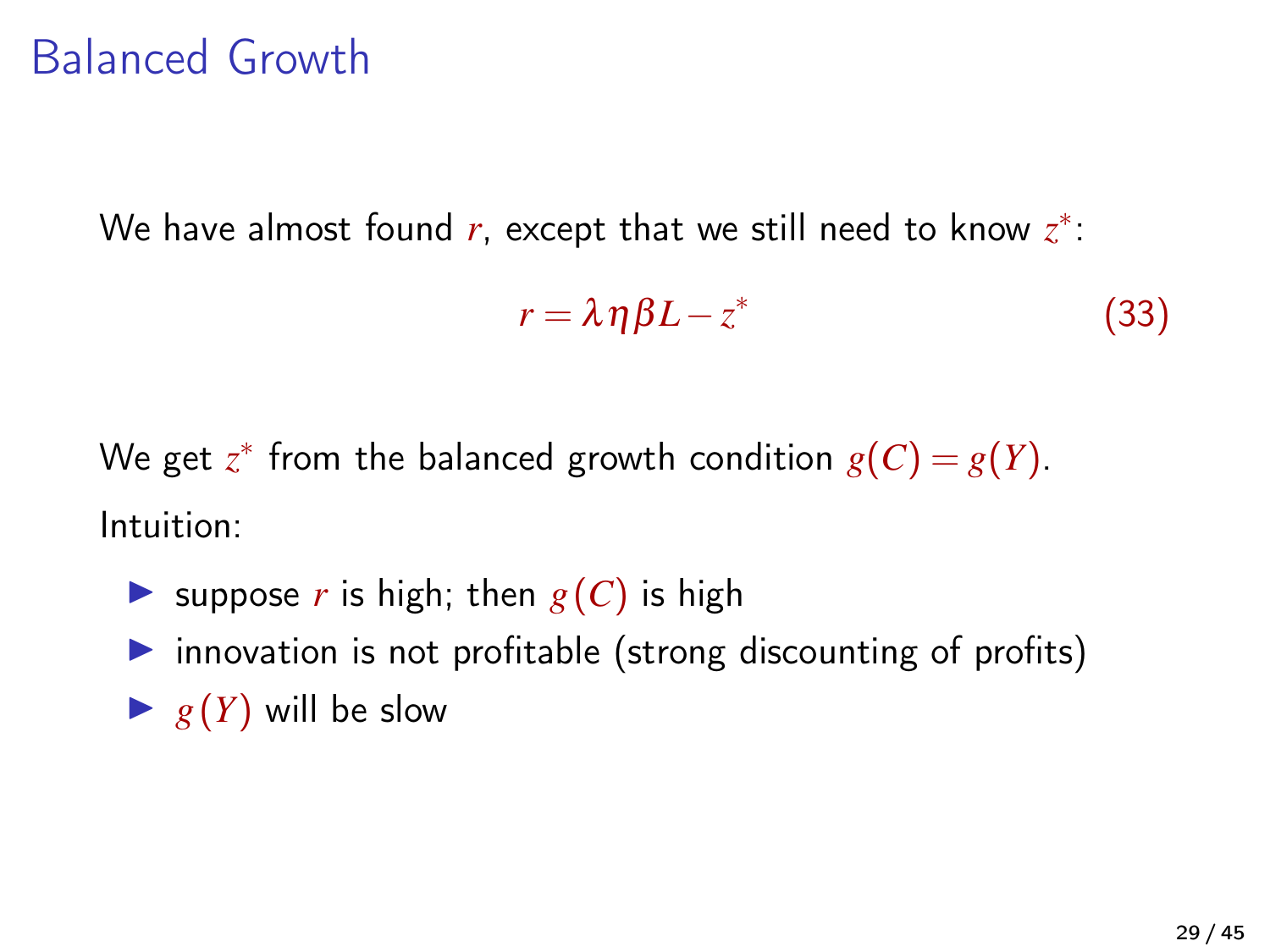### Output Growth

Define average quality:  $Q(t) = \int_0^1 q(v, t) dv$ . Final output with  $x(v,t) = L$ :

$$
Y_t = (1 - \beta)^{-1} L_t^{\beta} \int_0^1 q(v, t) L^{1-\beta} dv
$$
 (34)  
=  $(1 - \beta)^{-1} LQ(t)$  (35)

Output growth:  $g(Y) = g(Q)$ .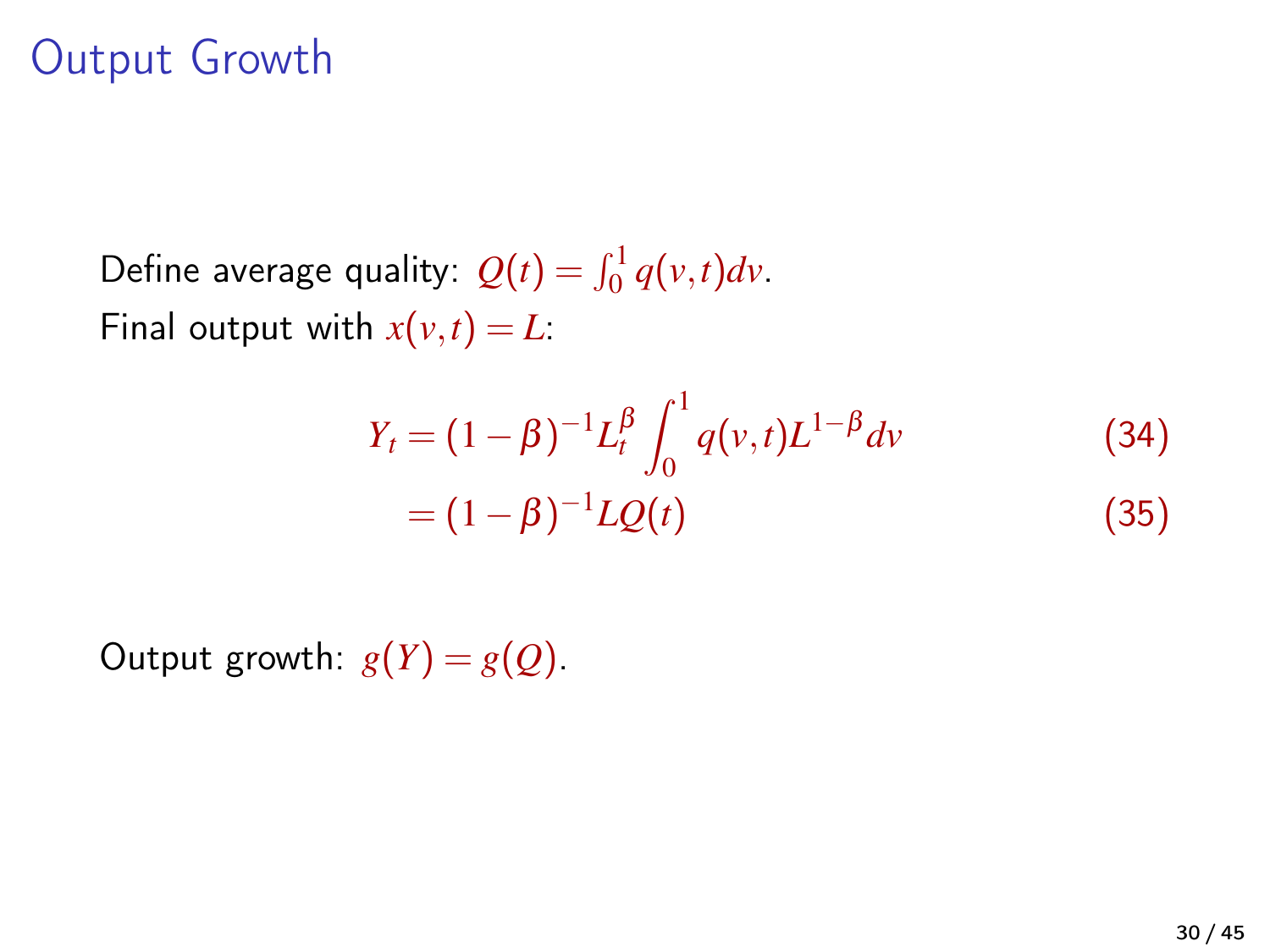Consider an interval ∆*t* - small.

Fraction *z* <sup>∗</sup>∆*t* varieties experience 1 innovation.

The rest experiences no innovation.

For small ∆*t* the probability of multiple innovation is negligible.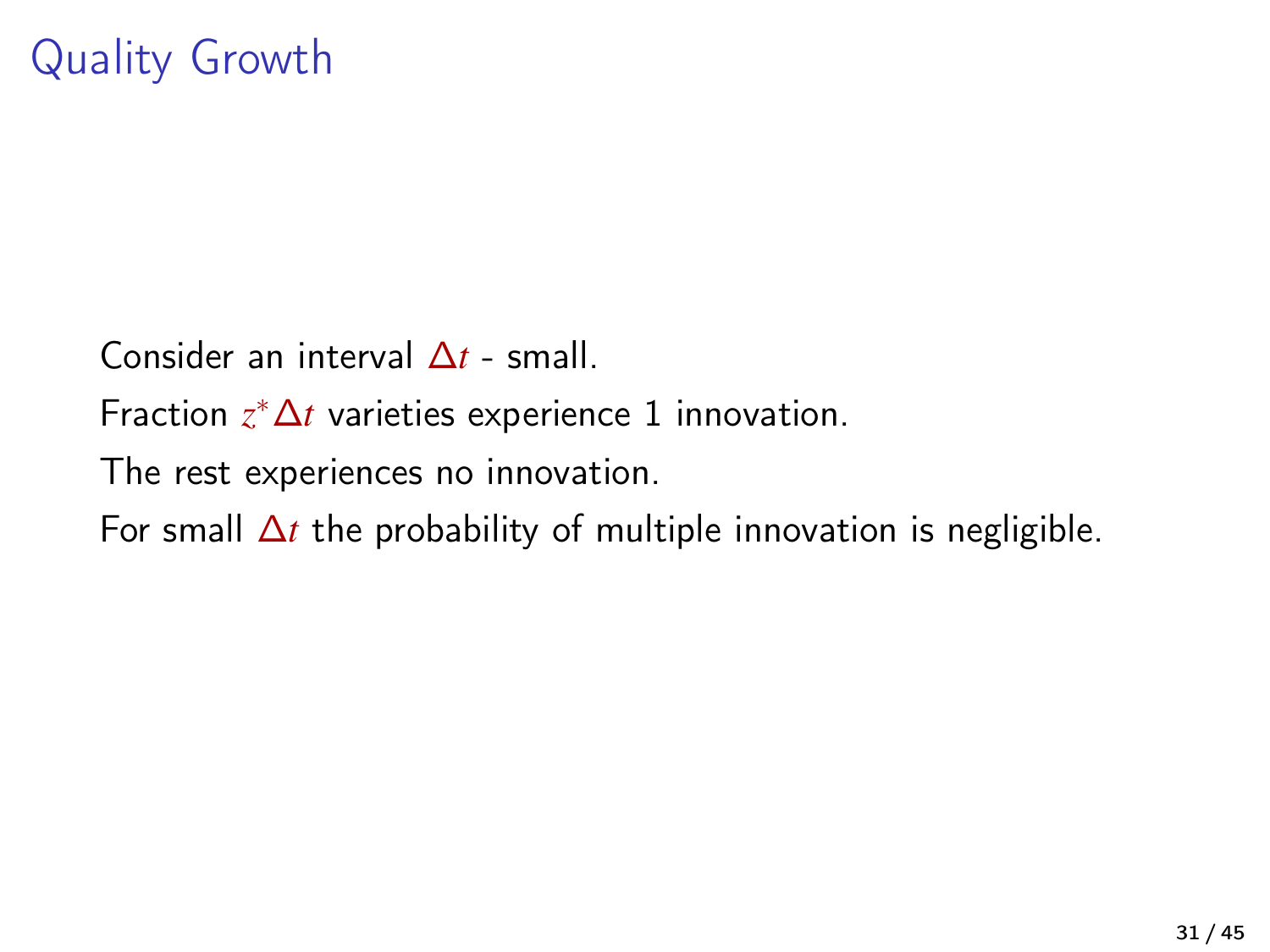# Quality Growth

Therefore:

$$
Q(t + \Delta t) = \int_0^1 \left[ (z^* \Delta t) \lambda q(v, t) + (1 - z^* \Delta t) q(v, t) \right] dv \qquad (36)
$$

$$
= (z^* \Delta t) \lambda Q(t) + (1 - z^* \Delta t) Q(t) \qquad (37)
$$

$$
Q(t+\Delta t) - Q(t) = Q(t) (\lambda - 1) z^* \Delta t
$$
  

$$
Q(t) = Q(t) (\lambda - 1) z^*
$$

Growth rate:

$$
g(Q(t)) = (\lambda - 1)z^*
$$
\n(38)

Intuition:

- $\triangleright$  *Q* is average *q*.
- ► Fraction  $z^*$  of all *q*s (chosen at random) grow at rate  $\lambda 1$ .
- ► Fraction  $1-z^*$  experience no growth
- $\triangleright$  Since growth is not correlated with *q*, growth of average = average of *q* growth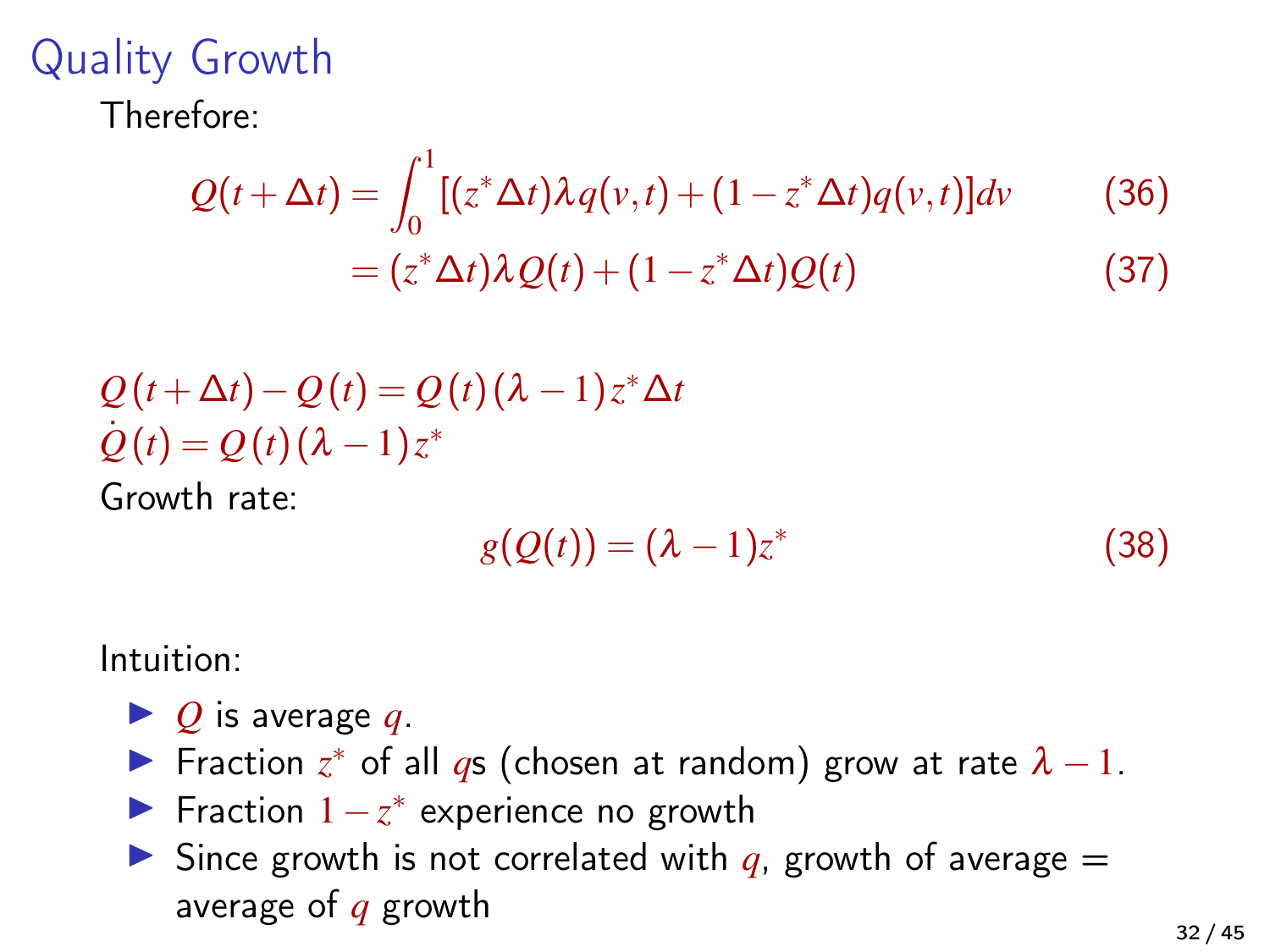### Balanced Growth

$$
g(Q) = (\lambda - 1)z^*
$$
(39)  
= g(C)  
= 
$$
\frac{\lambda \eta \beta L - z^* - \rho}{\theta}
$$
(41)

Solve for  $z^*$  and

$$
g(C) = \frac{\lambda \eta \beta L - \rho}{\theta + (\lambda - 1)^{-1}}
$$
(42)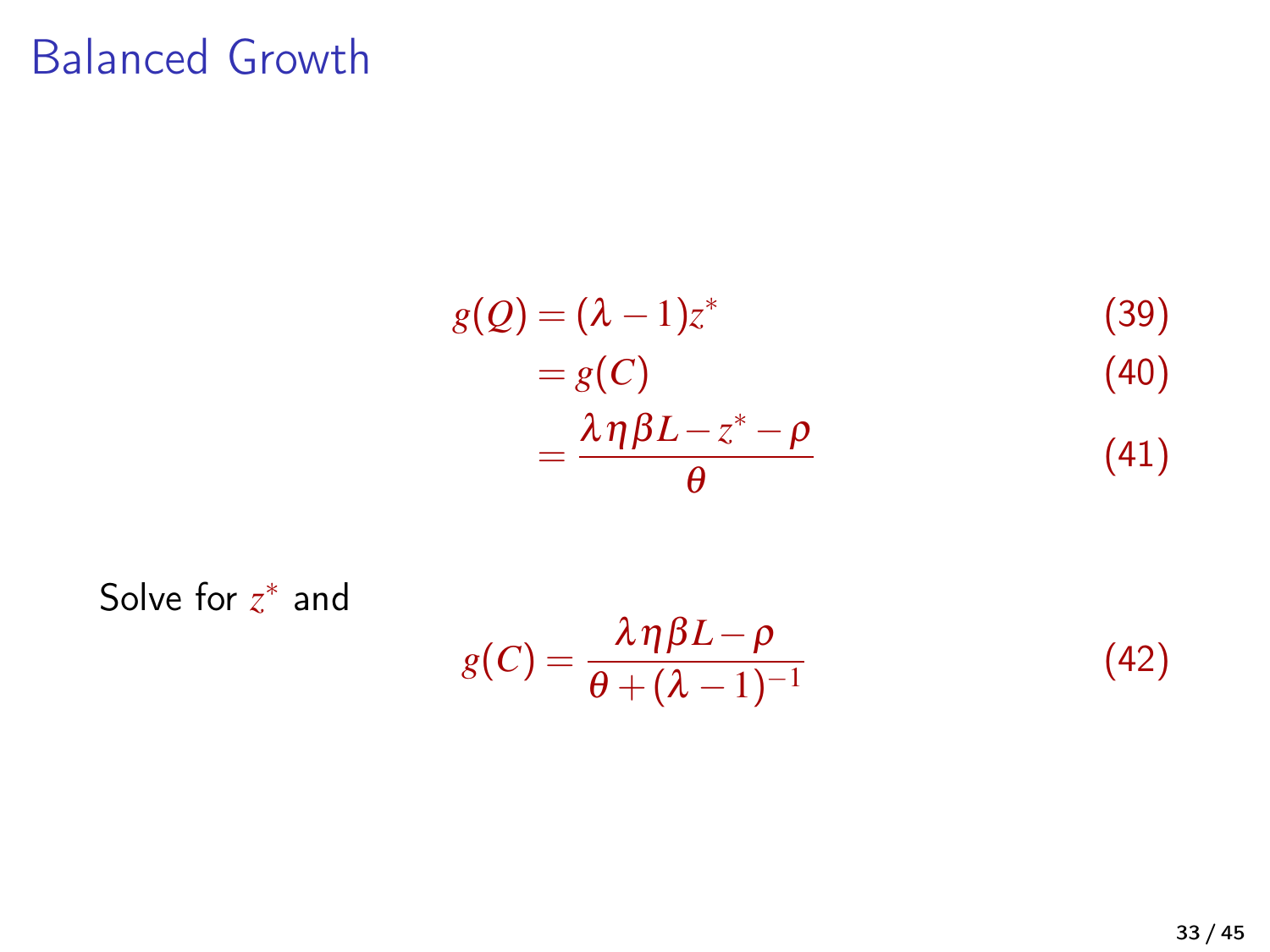### Properties of Balanced Growth

- $\blacktriangleright$  No transitional dynamics.
	- it turns out only Q matters, not the entire distribution of  $q(v)$
- ► Symmetry: all varieties share the same rate of innovation  $z^*$  this is what makes the model tractable.
- $\blacktriangleright$  The static allocation is not optimal
	- $\triangleright$  monopoly pricing distorts  $x(v, t)$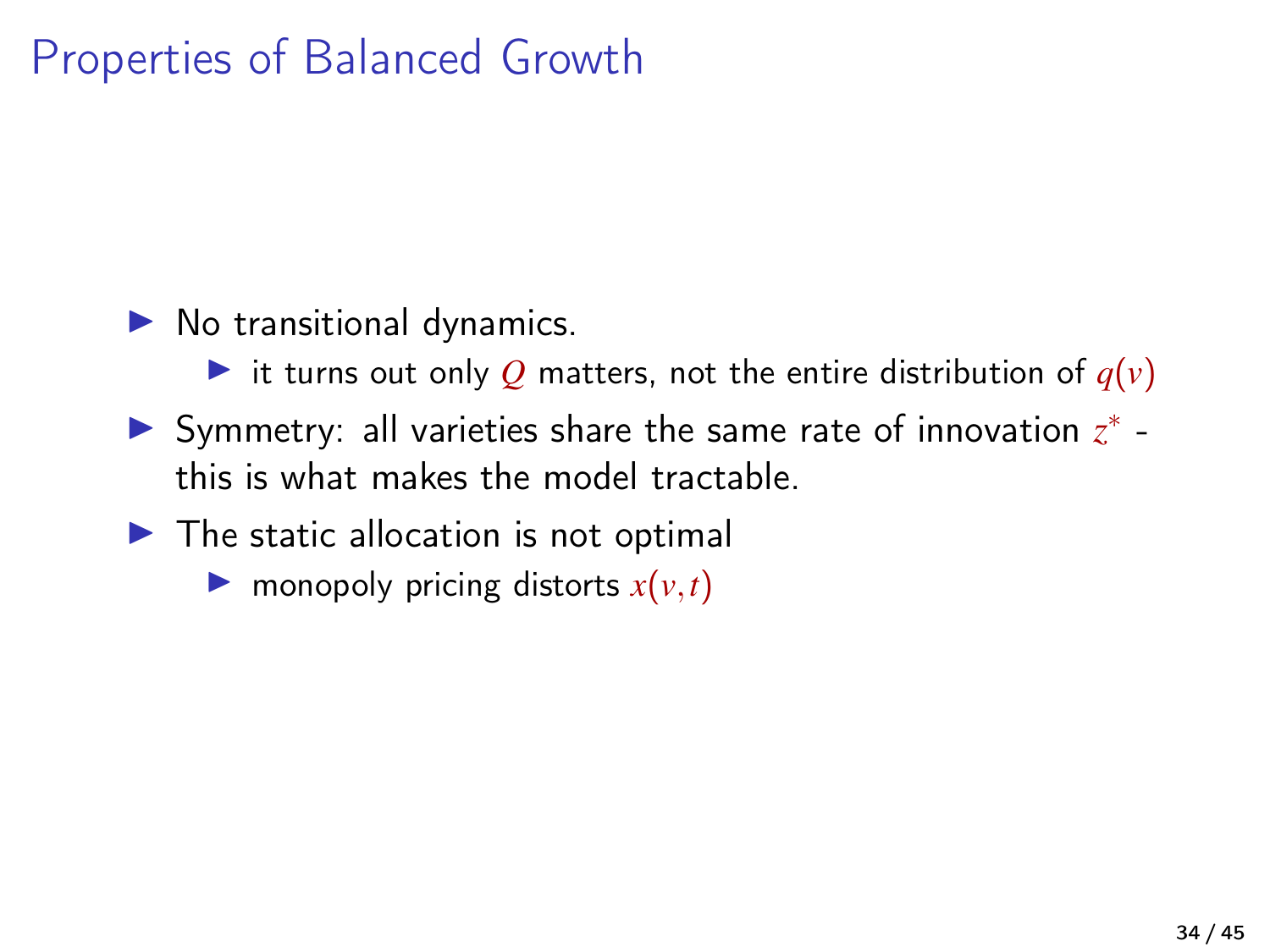# **Optimality**

Is the level of innovation too above or below what maximizes "welfare"?

The answer is usually ambiguous.

- 1. The innovator does not capture the entire consumer surplus.
- 2. Business stealing effect: innovation destroys competitor profits.
- 3. Replacement effect: innovation destroys the innovator's own profit.

See [Acemoglu 2009,](#page-42-0) ch. 14.1.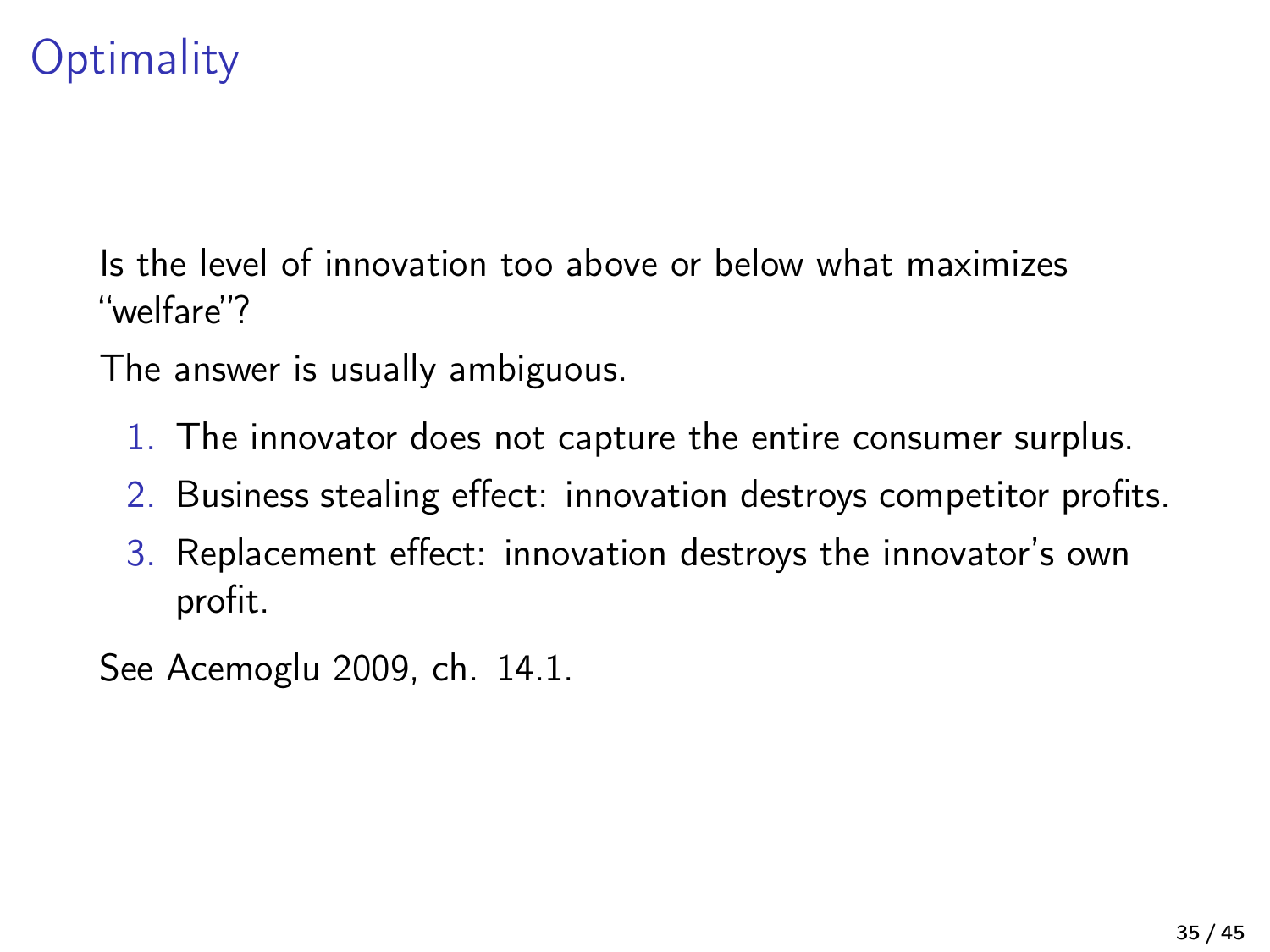Innovation only occurs, if the innovator earns monopoly status for some time

▶ but see [Boldrin and Levine \(2008\)](#page-43-0)

The trade-off:

- $\triangleright$  Stronger patents higher profits more innovation.
- $\blacktriangleright$  Stronger patents distort prices.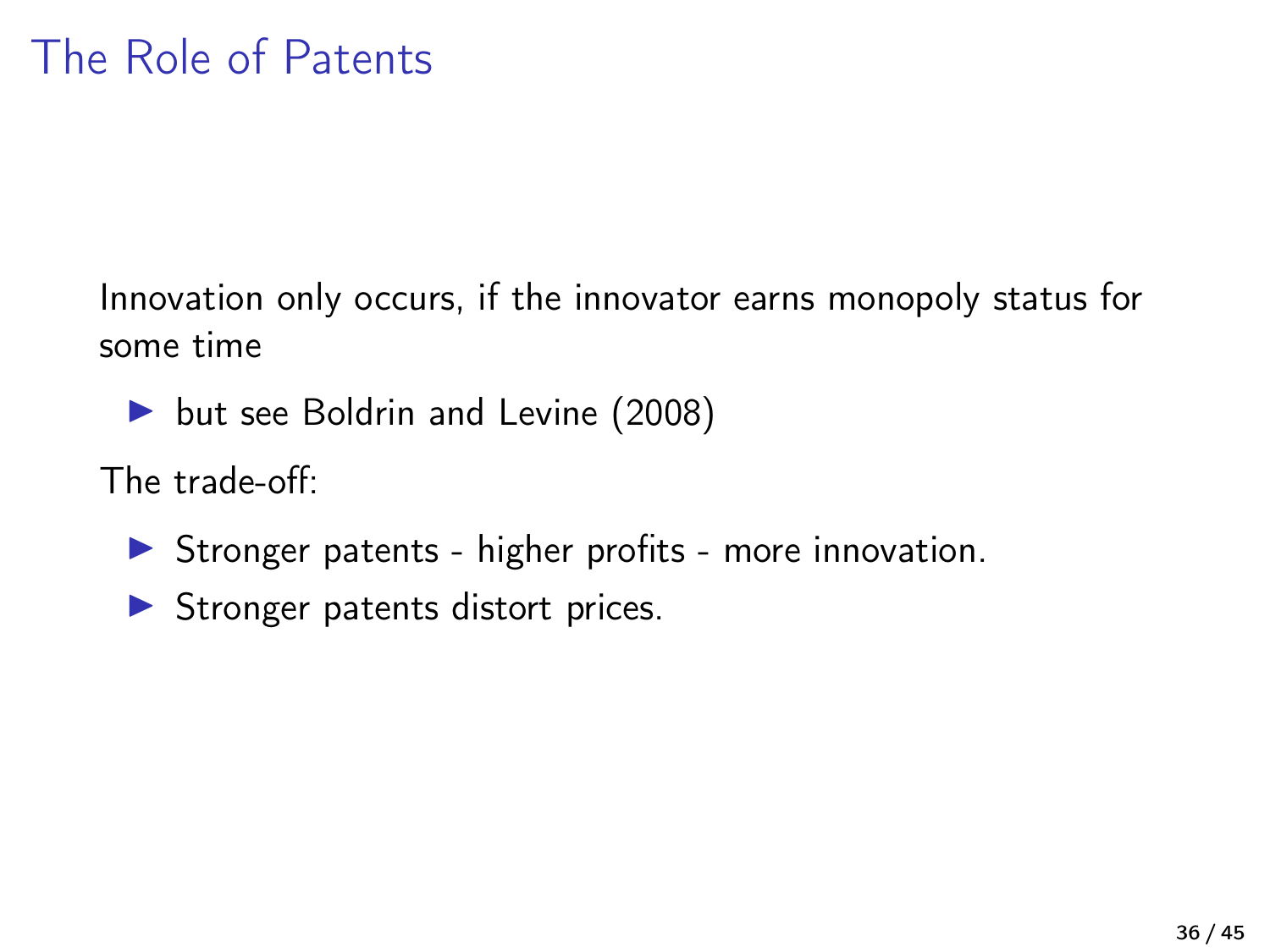# Applications I

Sources of growth: [Jones \(2002\)](#page-43-1)

- $\triangleright$  basic idea: U.S. growth in output per worker has been 2% per year for a long time
- $\triangleright$  but not a balanced growth path
- **If** growth has been propped up by rising schooling,  $R&D$ investment/output
- $\triangleright$  once these level off, growth should decline to 0.4% p.a.

Trade and growth:

- ▶ [Lucas \(2009\)](#page-43-2), [McGrattan and Prescott \(2009\)](#page-44-0), [Acemoglu](#page-42-1) [et al. \(2013\)](#page-42-1)
- $\blacktriangleright$  trade effectively increases market size
- $\triangleright$  scale effects imply output gains

Skill-biased technical change: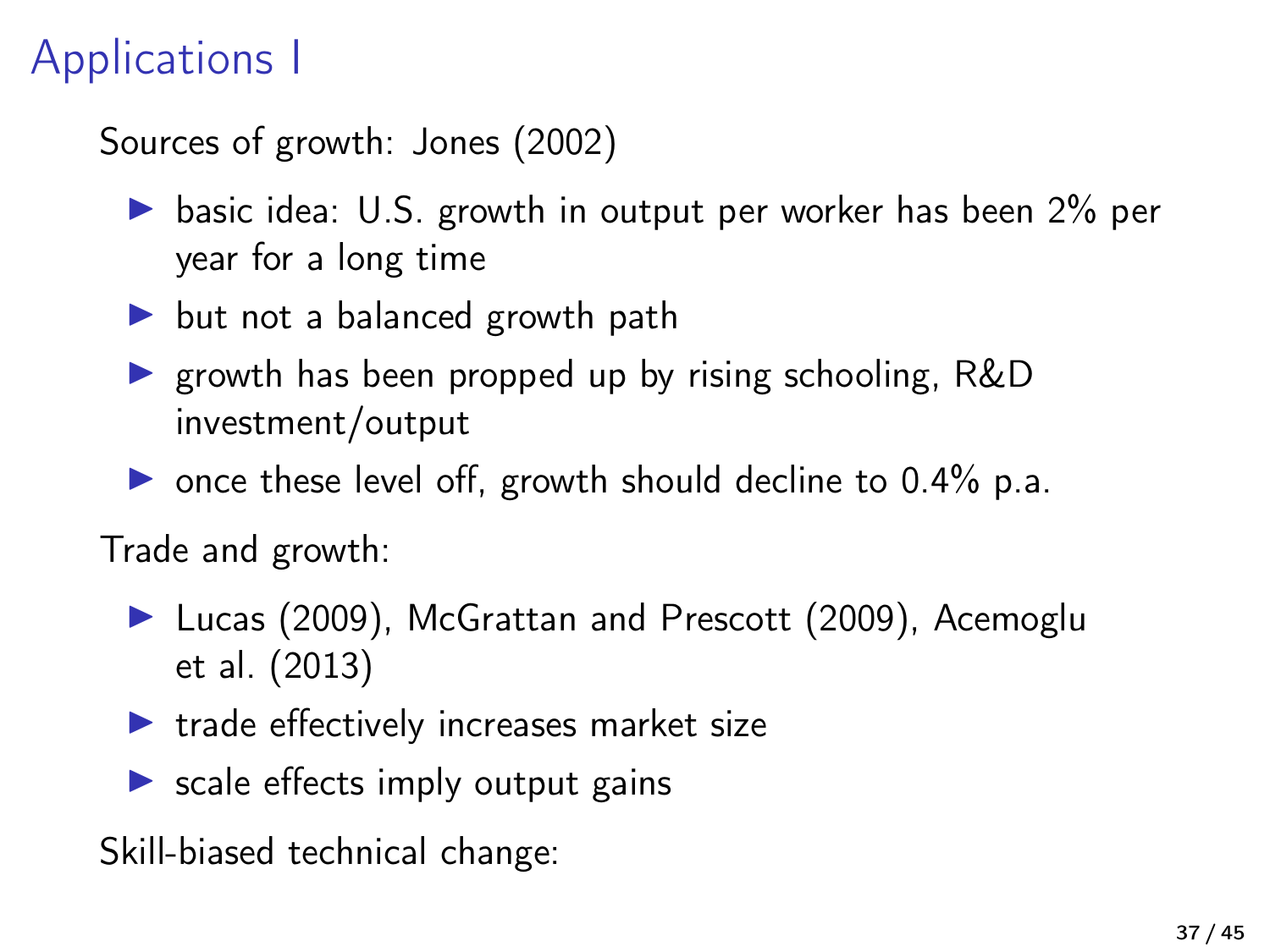# Applications II

- $\blacktriangleright$  [Acemoglu \(2007\)](#page-42-2)
- $\triangleright$  when skilled labor is abundant, firms invest to make it more productive
- $\triangleright$  explains why skill premium has risen even as supply of skilled labor increased
- Optimal patent design:
	- ▶ [Hall \(2007\)](#page-43-3), [Jones and Williams \(2000\)](#page-43-4), [Jones and Williams](#page-43-5) [\(1998\)](#page-43-5)

Effects of taxes on growth:

 $\blacktriangleright$  [Peretto \(2007\)](#page-44-1)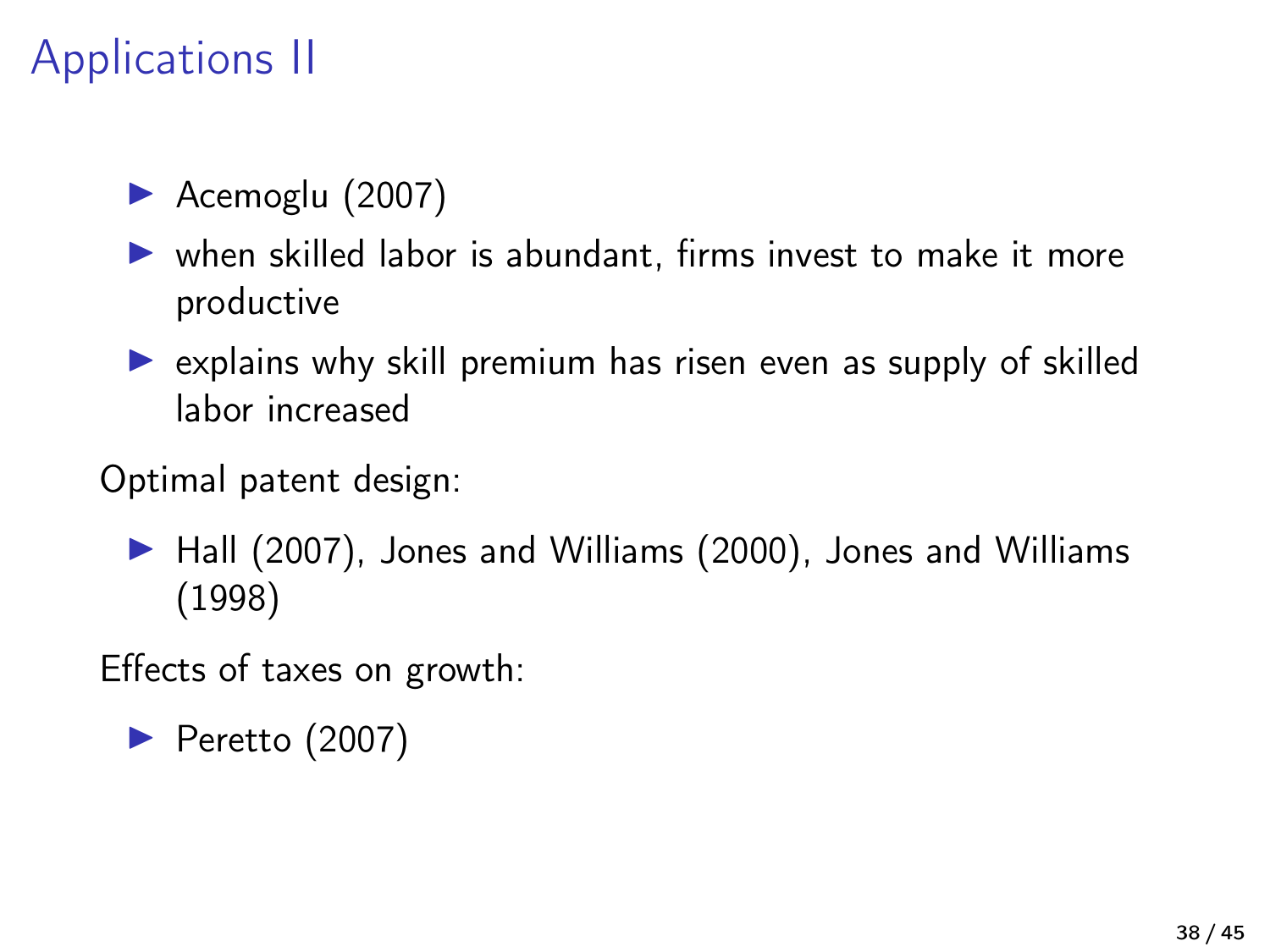# **Reading**

- $\blacktriangleright$  [Acemoglu \(2009\)](#page-42-0), ch. 14.
- $\triangleright$  [Aghion et al. \(2014\)](#page-42-3), a survey of Schumpeterian growth models.
- ▶ [Aghion and Howitt \(2009\)](#page-42-4): a text on R&D driven growth models.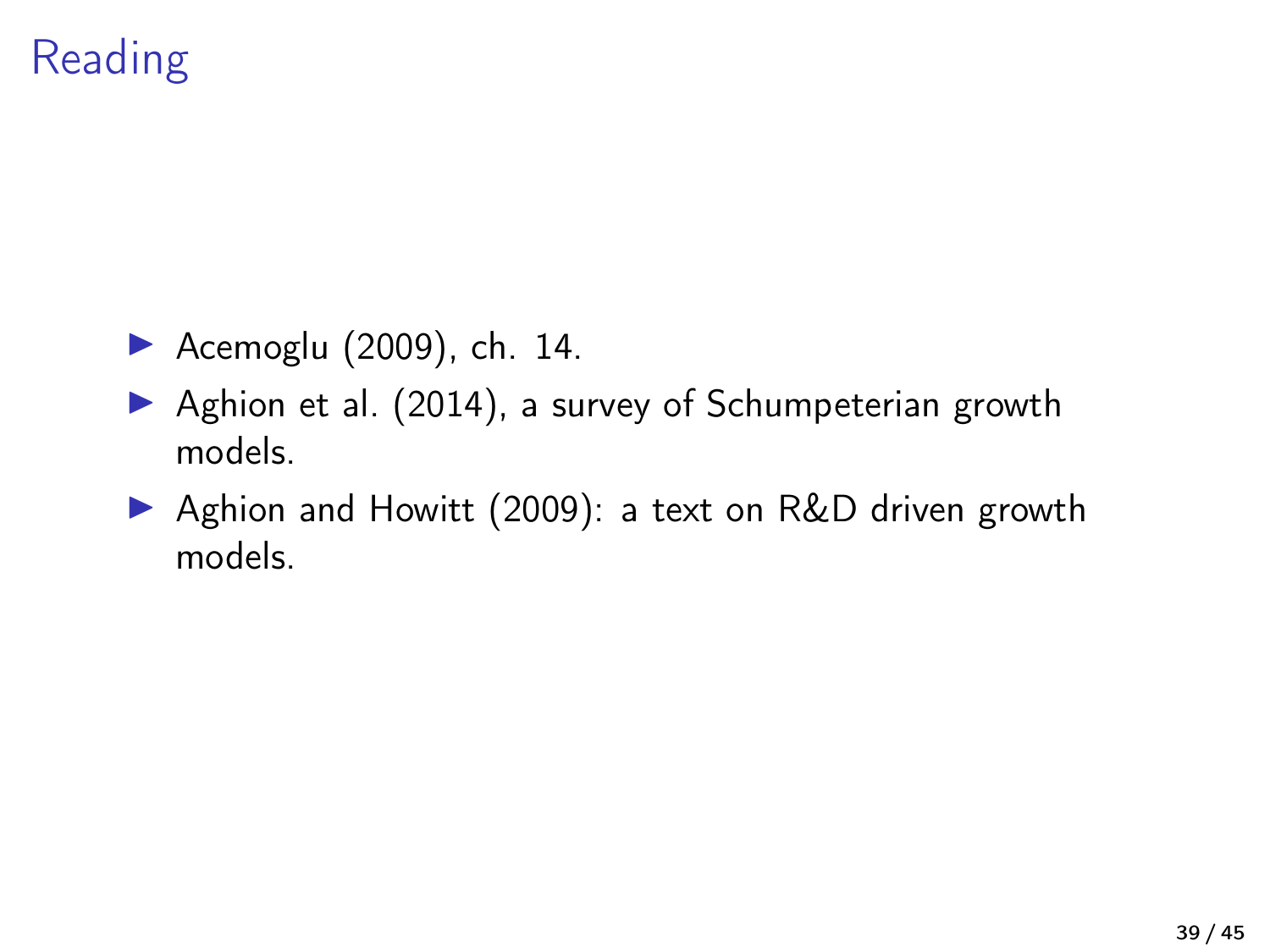### Only the best quality is used

Why is only the best quality used?

For each good  $v$ , a large number of qualities are offered (by monopolists):  $q(s, v, t)$ .

They are perfect substitutes in the production of final goods. Think of the production function as

<span id="page-39-0"></span>
$$
Y_t = (1 - \beta)^{-1} L_t^{\beta} \int_0^1 X(v, t)^{1 - \beta} dv \tag{43}
$$

 $X(v,t)$  is input of all vintages of good *v*:

$$
X(v,t) = \left[\int_{-\infty}^{t} q(s,v,t)^{1/(1-\beta)}x(s,v,t)ds\right]
$$
 (44)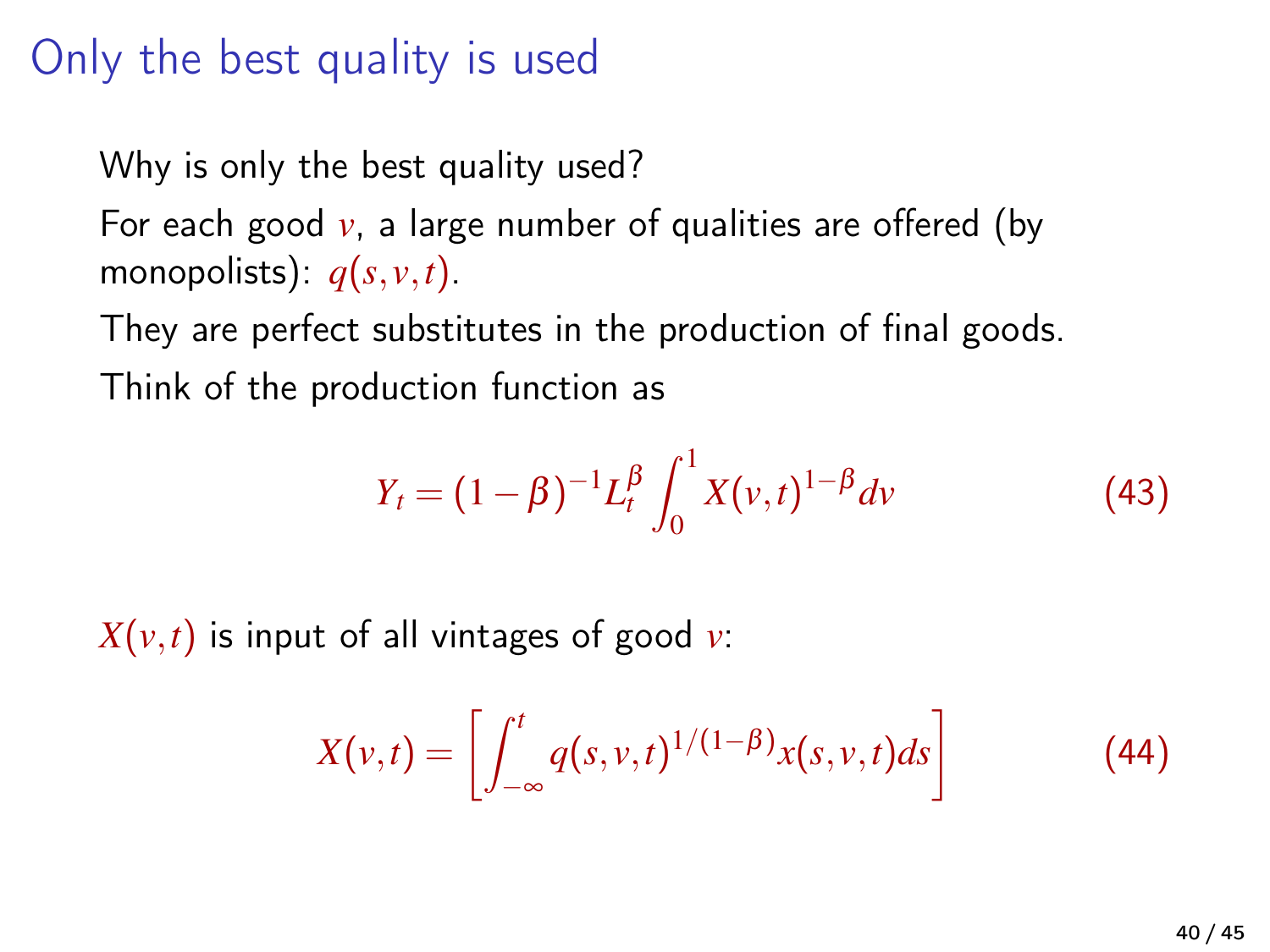When patent owners for all vintages *s* compete (see Ch. 12), pricing ensures that only the vintage with the highest *q* is used in equilibrium.

$$
X(v,t) = q(v,t)^{1/(1-\beta)}x(v,t)
$$
 (45)

where  $q(v,t) = \max_{s} q(s, v, t)$ .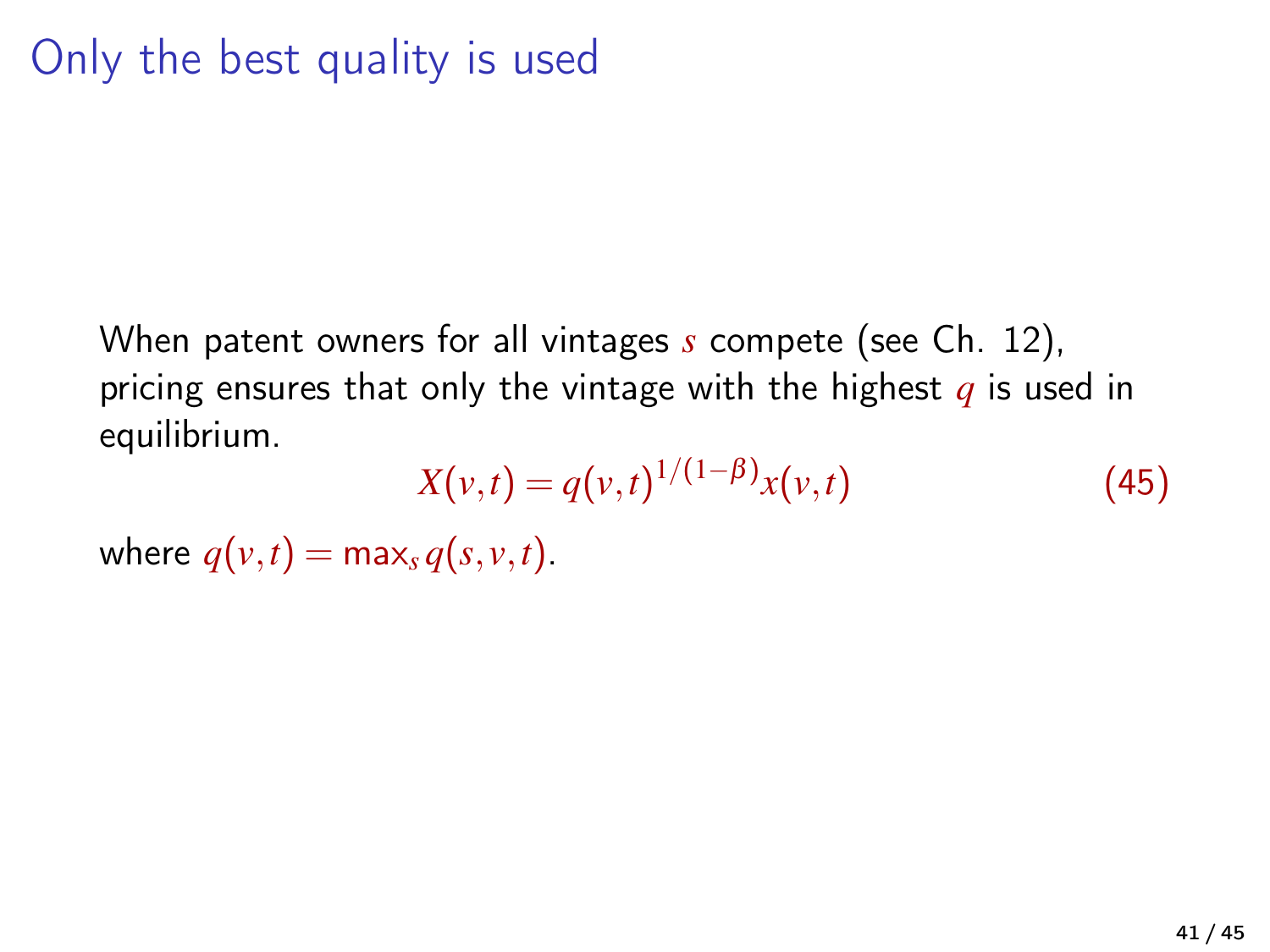### Only best quality is used

- Exectled Let's focus on one good and suppress the  $(v, t)$  arguments for notational clarity.
- I In the production function ([??](#page-0-0)) all qualities *s* of the same good are perfect substitutes.
- ▶ The Firm minimizes the cost of  $X(v,t) = \int q(s)^{(1/1-\beta)}x(s)ds$ .
- $\blacktriangleright$  The cost is  $\int p(s)x(s)ds$ .
- $\triangleright$  The firm uses the goods with the highest ratio of "quality" to price:  $q(s)^{1/(1-\beta)}/p(s)$ .
- **I** The monopolist charges markup  $\psi$ :  $p(s_{Mon}) = \psi q_{Mon}$ .
- **If** Competitors charge at least marginal cost  $p(s) = q(s)$ .
- $\triangleright$  The innovation is drastic if the monopolist has the highest quality/price ratio:

$$
\lambda^{1/(1-\beta)}/(\lambda \psi) > 1 \tag{46}
$$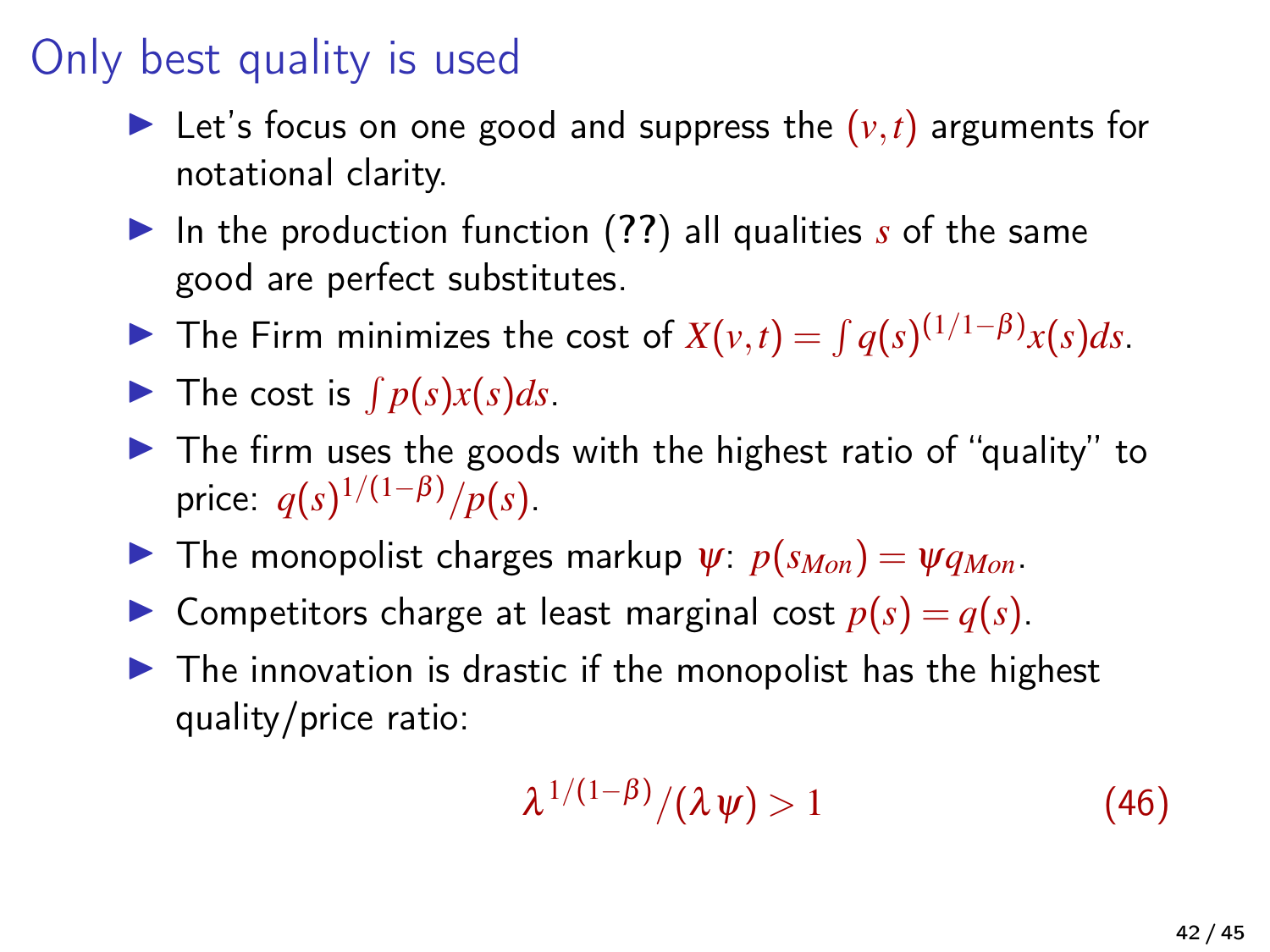### References I

<span id="page-42-2"></span>Acemoglu, D. (2007): "Equilibrium bias of technology," Econometrica, 75, 1371–1409.

<span id="page-42-0"></span>——— (2009): Introduction to modern economic growth, MIT Press.

- <span id="page-42-1"></span>Acemoglu, D., U. Akcigit, N. Bloom, and W. R. Kerr (2013): "Innovation, reallocation and growth," Tech. rep., National Bureau of Economic Research.
- <span id="page-42-3"></span>Aghion, P., U. Akcigit, and P. Howitt (2014): "What Do We Learn From Schumpeterian Growth Theory?" in Handbook of Economic Growth, ed. by P. Aghion and S. N. Durlauf, Elsevier, vol. 2 of Handbook of Economic Growth, 515–563, dOI: 10.1016/B978-0-444-53540-5.00001-X.
- <span id="page-42-4"></span>Aghion, P. and P. Howitt (2009): "The Economics of Growth," MIT Press.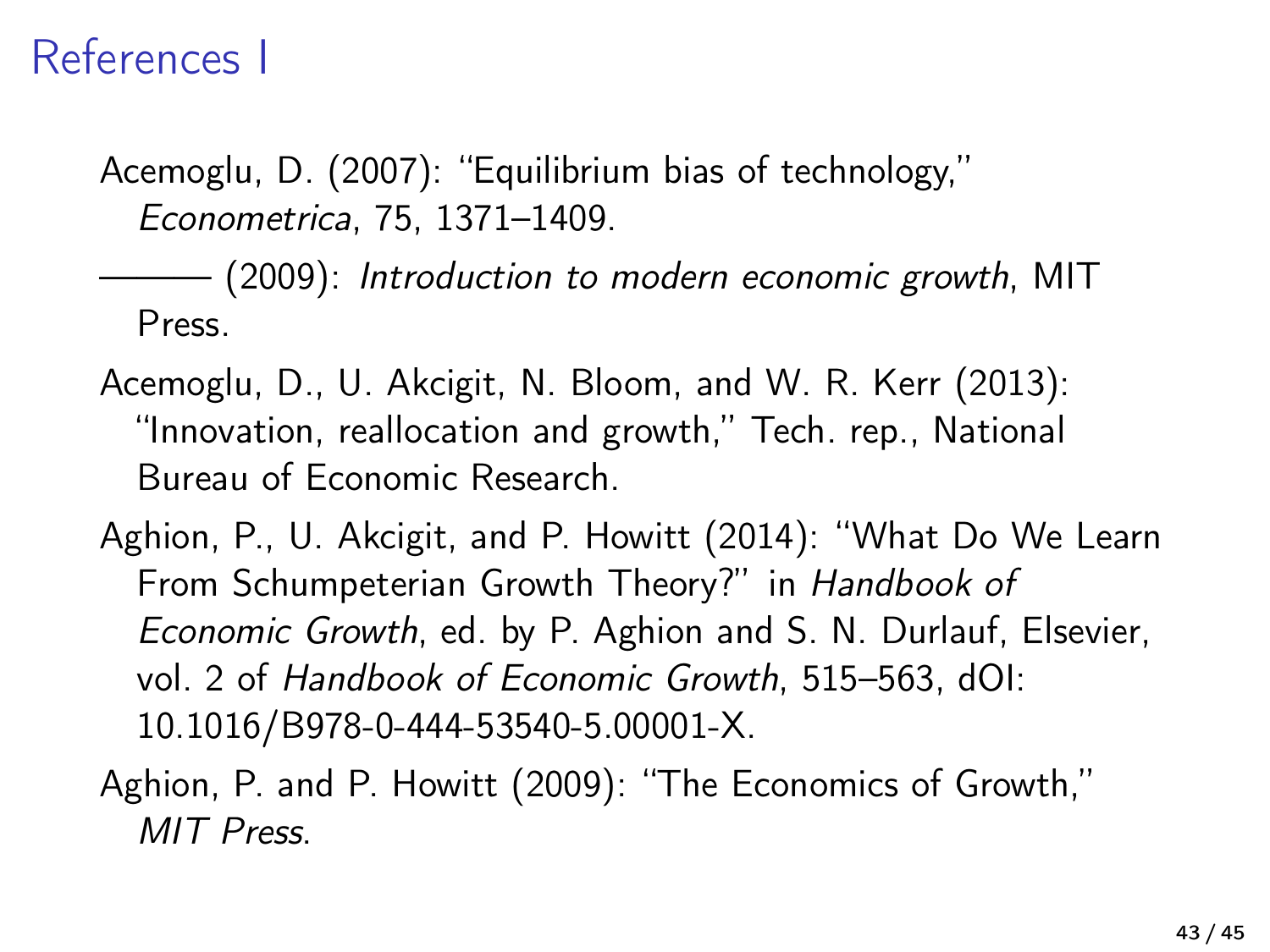### References II

- <span id="page-43-0"></span>Boldrin, M. and D. K. Levine (2008): "Perfectly competitive innovation," Journal of Monetary Economics, 55, 435–453.
- <span id="page-43-3"></span>Hall, B. H. (2007): "Patents and patent policy," Oxford Review of Economic Policy, 23, 568–587.
- <span id="page-43-1"></span>Jones, C. I. (2002): "Sources of US economic growth in a world of ideas," The American Economic Review, 92, 220–239.
- <span id="page-43-5"></span>Jones, C. I. and J. C. Williams (1998): "Measuring the social return to R & D," Quarterly Journal of Economics, 1119–1135.
- <span id="page-43-4"></span>——— (2000): "Too much of a good thing? The economics of investment in R&D," Journal of Economic Growth, 5, 65–85.
- <span id="page-43-2"></span>Lucas, R. E. (2009): "Trade and the Diffusion of the Industrial Revolution," American Economic Journal: Macroeconomics,  $1 - 25$ .